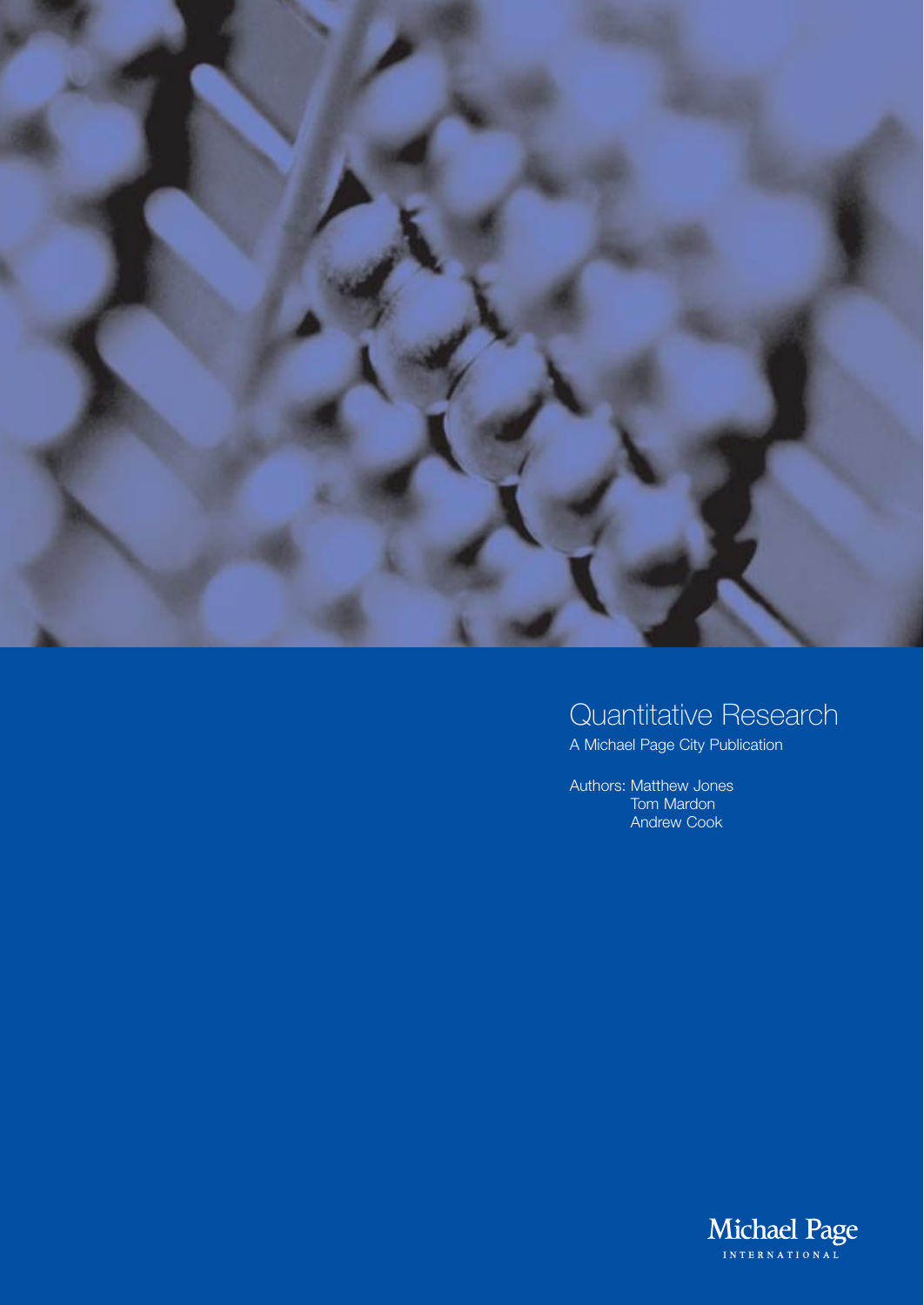# **Index of Contents**

| 1. |  |  |  |  |
|----|--|--|--|--|
|    |  |  |  |  |
|    |  |  |  |  |
|    |  |  |  |  |
|    |  |  |  |  |
|    |  |  |  |  |
|    |  |  |  |  |
|    |  |  |  |  |
| 2. |  |  |  |  |
|    |  |  |  |  |
|    |  |  |  |  |
| 3. |  |  |  |  |
|    |  |  |  |  |
|    |  |  |  |  |
|    |  |  |  |  |
|    |  |  |  |  |
|    |  |  |  |  |
|    |  |  |  |  |
|    |  |  |  |  |
|    |  |  |  |  |
| 4. |  |  |  |  |
|    |  |  |  |  |
|    |  |  |  |  |
|    |  |  |  |  |
|    |  |  |  |  |
|    |  |  |  |  |
|    |  |  |  |  |
|    |  |  |  |  |
|    |  |  |  |  |
|    |  |  |  |  |
|    |  |  |  |  |
| 5. |  |  |  |  |
|    |  |  |  |  |
|    |  |  |  |  |
|    |  |  |  |  |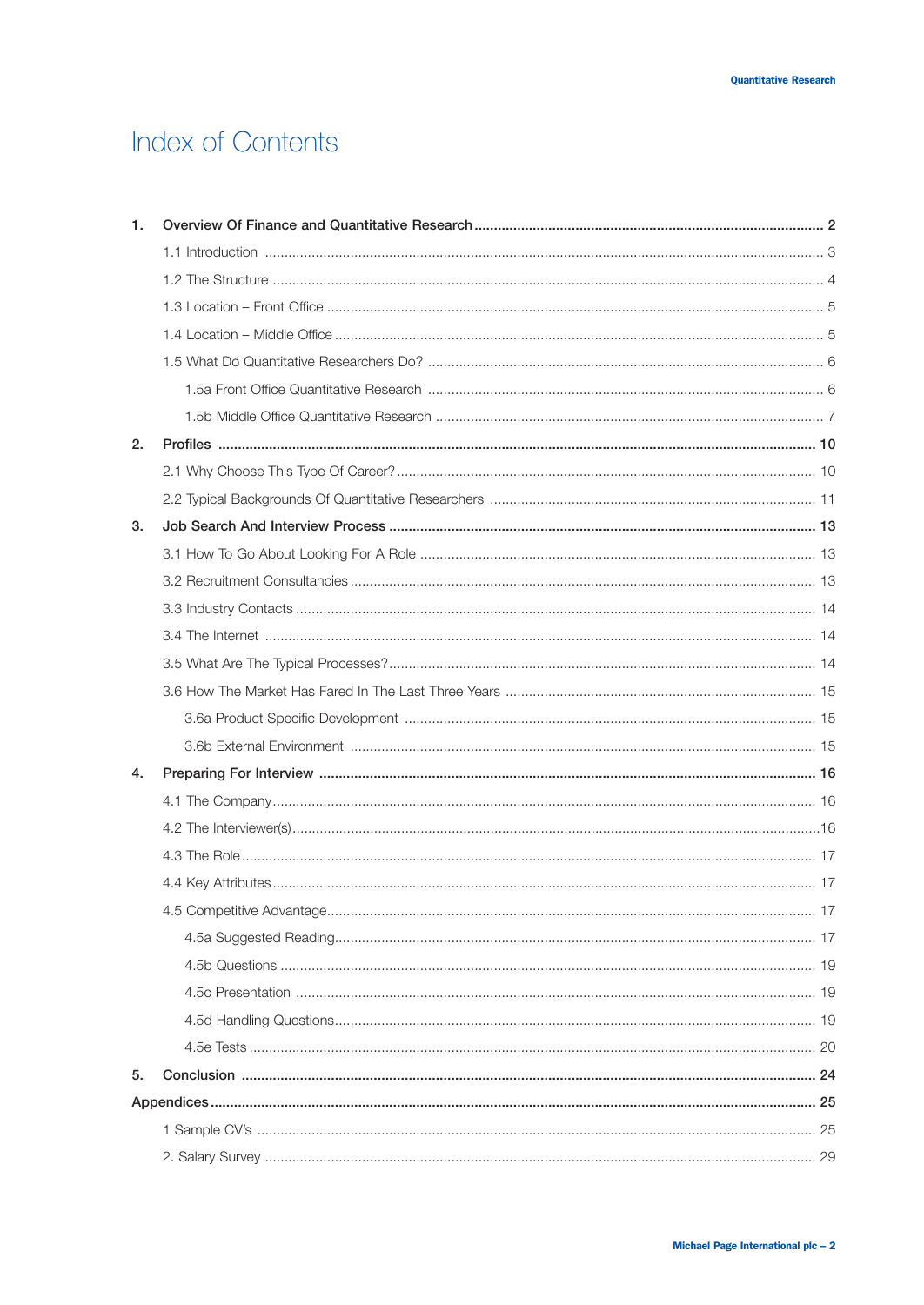#### **1.1 Introduction**

The City of London is one of the world's leading financial centres. All of the world's major investment banks have operations there. Allied industries to Investment Banking encompass Consultancies, Software Firms, Accountancies, Legal Specialists and Recruitment – the Banking and Finance industry is colossal and current estimates are that, despite the economic downturn there are around 15,000 employers and 300,000 employees within the City of London alone (tuc.org.2001). It is no surprise that the City is a huge target for Graduates and Post-Graduates seeking their first role in Finance.

London is a highly attractive place from both a career and a financial perspective. However, its very size and the complexity of its business can make the Banking and Finance sector seem a nebulous mess. Often aspiring Graduates are left confused about the nature of the careers within the City and unsure of the best approach to take to successfully gain the right job.

This guide is focussed on careers within Quantitative Research. It seeks to explain in general terms the main businesses of the City, the career paths Quantitative Researchers can take and what their jobs actually entail. The main function of the guide is to enable successful application to a first role. Therefore there are descriptions of typical quantitative backgrounds, advice on interview processes, tests, CV preparation and example CV's, market overviews and Day in the Life examples of likely work. The authors of this guide have between them twelve years recruitment experience within the City and over that time have seen the development of Quantitative Research as a necessary and value-adding resource to the functioning of the Banking & Finance Sector. Hopefully this guide will add some clarity to the rhetoric.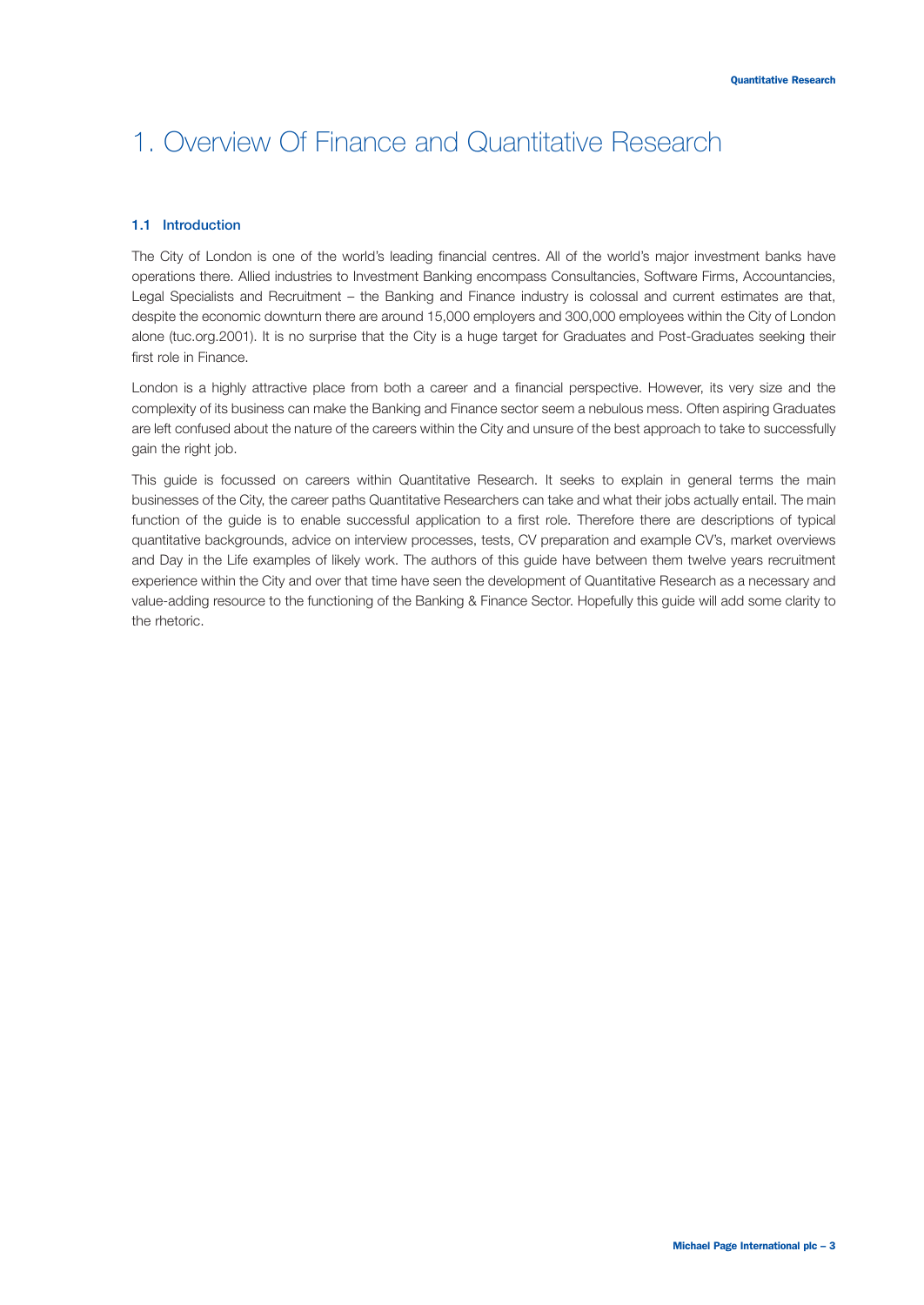#### **1.2 The Structure**

The purpose of Banking is either the lending or the investment of capital for a profit. This is the core around which revolves a myriad of complex terms, innovative business plans and a vast related industry of support services. It is worth remembering when embroiled in the latest paper by Myron Scholes or struggling with the concepts of object orientated programming that underlying all of this is a very simple idea of wealth generation.

However London has been a Banking centre for several hundred years and as such the industry is highly mature and developed. This also makes it difficult to understand how everything fits together. The best way to explain the structure of the City and thus within it where quantitative researchers are employed is diagrammatic – see below.



Within the above structure the majority of quantitative research roles are centred within the Investment Banking sphere. They generally are placed within the two major subsections of Financial Institutions namely Front and Middle office. Front Office refers to any area of a firm which is revenue generating (thus Trading or Mergers & Acquisitions) whilst Middle Office refers to those areas which support the front office in their functions but do not directly have any contact with revenue generation (Risk, Model Validation, Finance).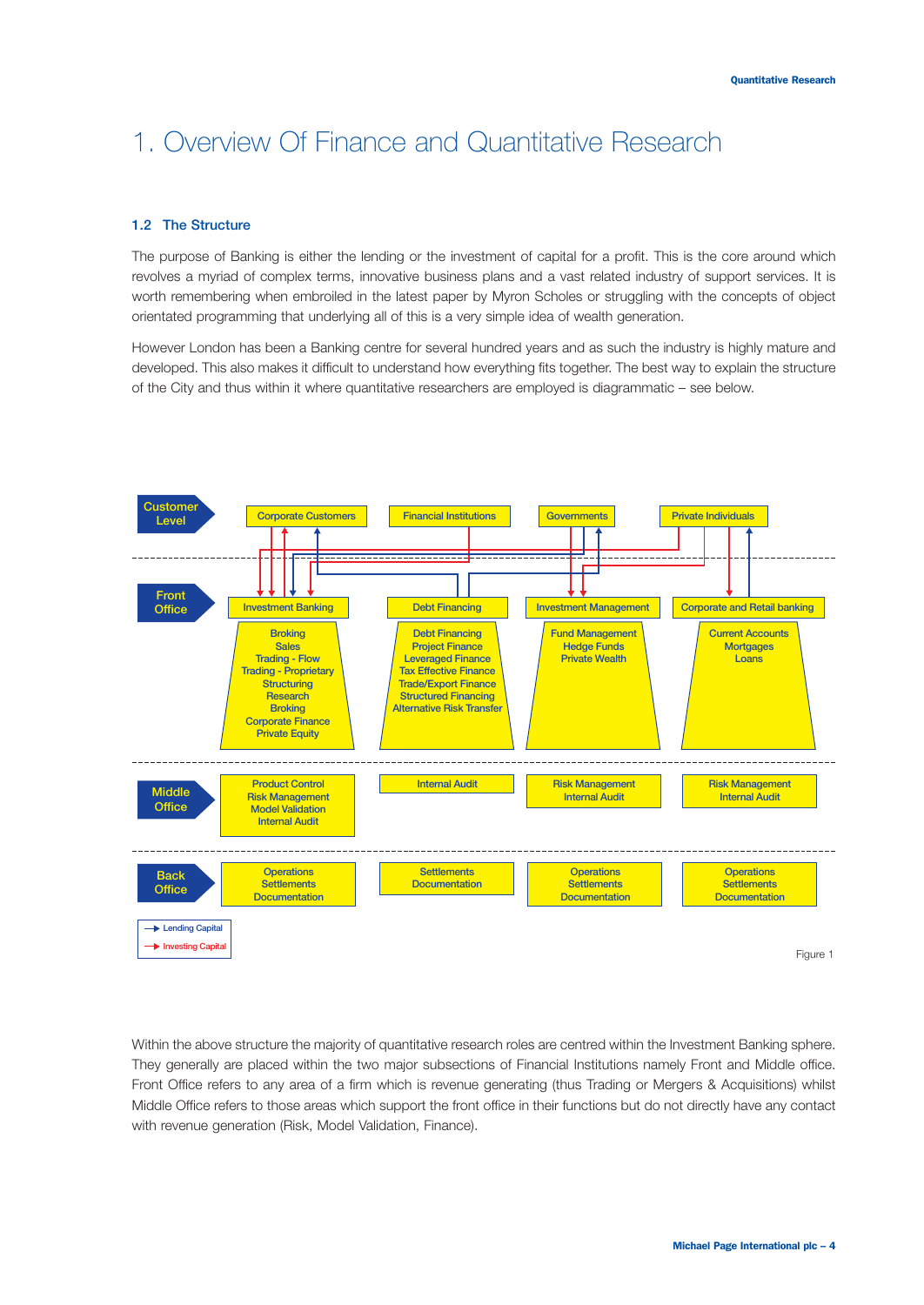#### **1.3 Location – Front Office**

- Within the Front Office quantitative researchers are either placed on the trading desks or on a centralised team to which all the trading and sales desks have access.
- The quantitative teams are often very product aligned but sometimes, especially within smaller environments, they cover all asset classes.
- Quantitative Researchers can also be individually placed to support other teams within the Front Office. Teams that are likely to need this kind of resource include Structuring and sometimes Broking.

Within the other spheres indicated in the diagram (Figure 1) there are a much smaller number of quantitative researchers, most of whom are found within Investment Management. Here, again, they can be individually placed on teams or structured in a centralised group. They will work directly for individual Fund Managers and their respective teams. Within the Corporate & Retail Banking there are quantitative units which are mostly centralised and responsible for all areas of the business. Debt Financing, other than within the Ratings world, does not often have the need for a dedicated quantitative resource but when it is applicable they would have individuals to supply that function on the team.

#### **1.4 Location – Middle Office**

- Within the Middle office quantitative researchers are mostly structured into a specific group which is often crossasset and supportive of the entire front office.
- They can be placed within Product Control or Risk Management although some of the very large banks will place the team separately. Given the nature of their work (which we define later) there is exposure to the front office quantitative teams and also to other front office units.
- Depending on the view of the bank and its internal strategy there can be a greater or lessor degree of exposure allowed to the Front Office.

It should be noted that some institutions view their quantitative teams as a dynamic resource shaping the strategy of the business. There are other institutions that use quantitative teams as a secondary line of support, still adding value to the business but operating rather like a safety net. This means that there will be differing emphases and pressures on the team. The question has to be asked 'how will you know.' You can generally tell during an interview process by where the group is orientated and the kind of projects they are involved in. There are obvious questions which will reveal this and we will talk through these in the section focussed on interview processes. Hopefully we have given a little shape and structure to the Financial world. It is very important to realise that, despite the generalisations, there are no two institutions which are the same and each will structure themselves according to the needs of their individual businesses.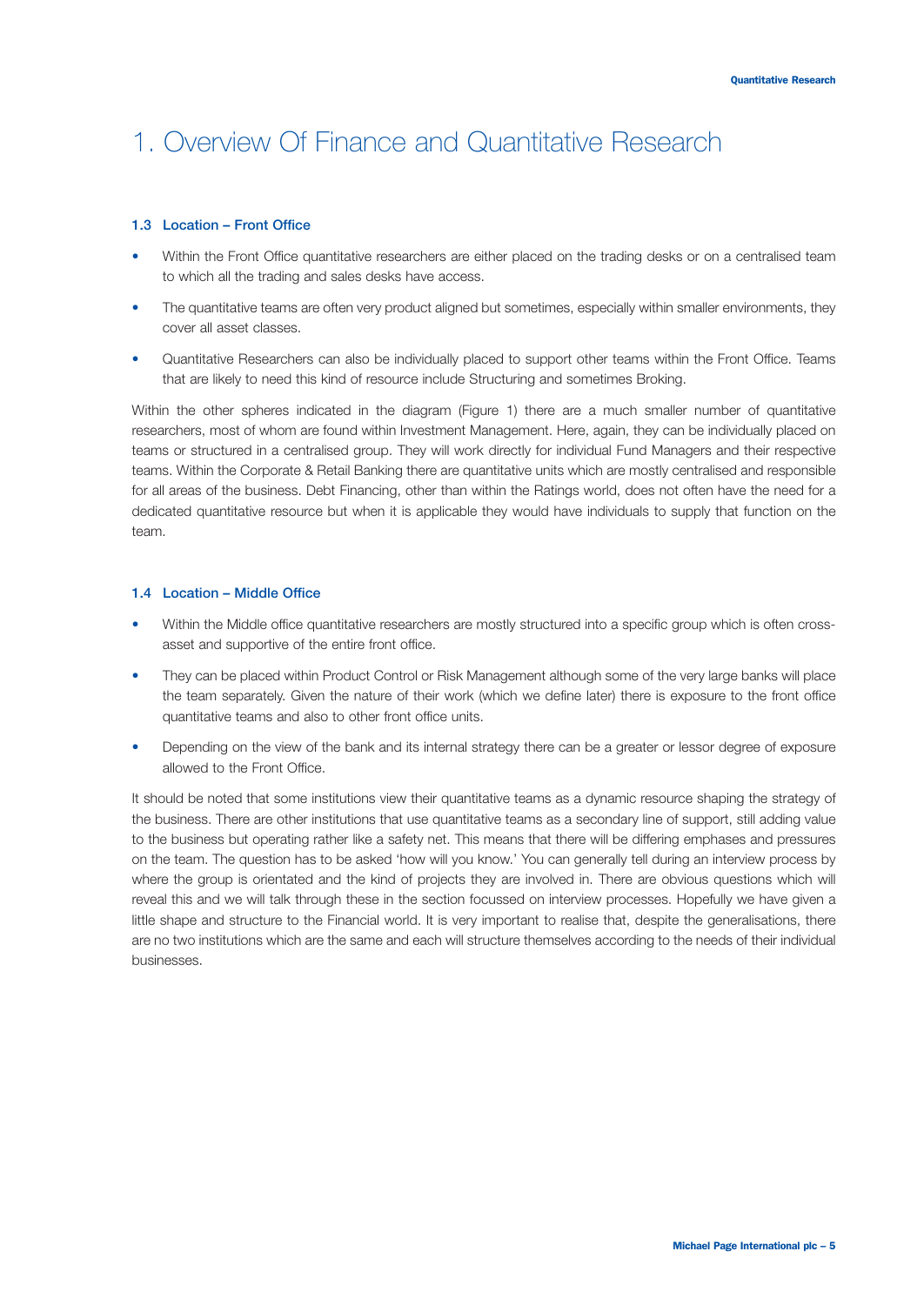#### **1.5 What Do Quantitative Researchers Do?**

Many graduates, as well as being confused about the structure and nature of the Banking & Finance industry are not really certain about the purpose of quantitative researchers within it. We meet many people who can perfectly well describe how to derive Black Scholes using Ito's Lemma but have great difficulty explaining why this is of any use to anyone. There seems to be an expectation that they will move into a well-paid role involving modelling and programming, they will write some recognised academic papers and perhaps will attend a few conferences where they will rub shoulders with the Professors from the major universities. Apart from some notable exceptions Banks will very rarely employ financial academics just for the purposes of funding their research. Remember banks are practical businesses whose primary goal is making money through lending and investing capital.

#### **1.5a Front Office Quantitative Research**

So what do quantitative researchers do? Within Banking quantitative researchers are employed to support trading and sales functions. At the very simple level Banks buy and sell investment products known as Stocks (Equity) and Bonds (Debt). They can gain a good idea of a fair price to charge for these because they are liquid instruments (many people are buying and selling them) and thus they are governed by the market principles of supply and demand – the lower your price the more people will buy from you, the higher your price the more people will sell through you.

Over the last 30 years a massive industry in derivative securities has developed as the risk preferences and profiles of customers have matured. The idiosyncratic, customised nature of many of these products can make them relatively illiquid and hence there are no handy market prices available. There are market prices for many more vanilla derivatives but often they are not in useable form. This is where quantitative researchers are very necessary. These products are actualised, priced and hedged by means of complex financial models, implemented as software and then embedded in front-office risk management systems. This is the function of front office quantitative researchers.

The role can be broken down into further detail by considering the nature of derivative investments. Derivatives are securities which have a payoff (investment profit/loss) linked to the behaviour of specific underlying securities. Their value is determined by the behaviour of these underlying securities and more importantly what these underlying securities are about to do. The purpose of a model is to define the manufacture of the derivative security from its underlying ingredients and then how to vary those ingredients as market conditions change so that the price of the derivative accurately maps the price of the underlying securities. The model itself is an attempted simplification of a complex reality and therefore there is no correct model for any given situation – there are only models which can give more and more accurate prices. The processes a front office quantitative researcher has to carry out in creating a model to value a derivative security are as follows;

- Obtain a description of the security's payoff in terms of the values of each of the underlying securities. Sometimes this is generic but often it is highly structured and is developed by an in house structuring team whose sole purpose is to come up with new investment ideas which are then marketed to clients.
- Specify a model for the future behaviour of these underlying securities. This has led to whole branches of maths dedicated to modelling debt and equity behaviour under all sorts of conditions and parameters. Generally knowledge of stochastic calculus, partial differential equations and numerical methods are needed.
- Obtain accurate values of model parameters (such as volatility or interest rates) that describe the behaviour of the underliers.
- Calibrate the model to these parameters so that it reproduces the known prices and assumed future behaviour of the underliers. For example many fixed income models are calibrated to the LIBOR rate which is the rate the major Banks will lend money to each other in Europe.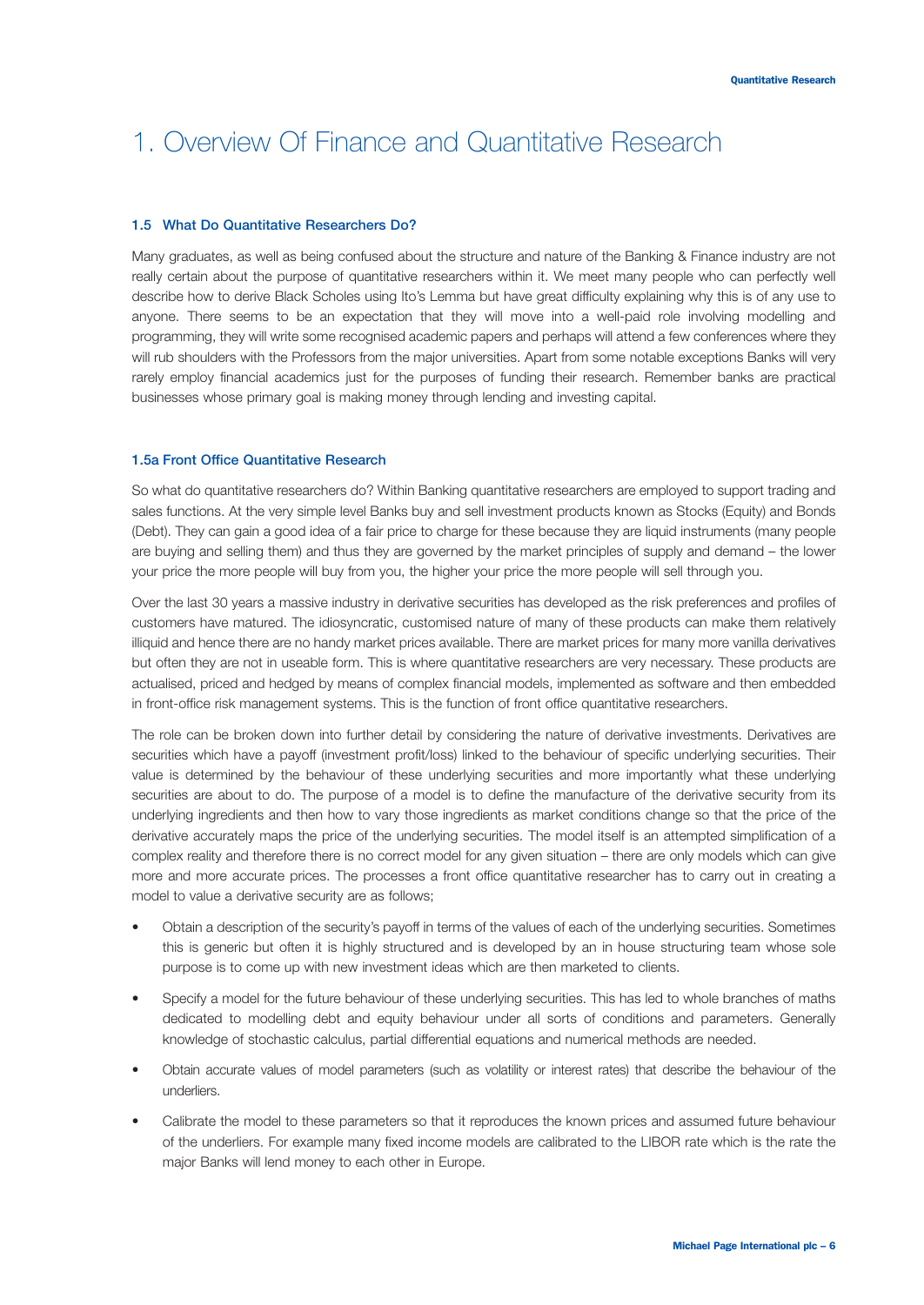• Build a computer program that incorporates all of the above. Usually this will be implemented in a centralised library to which traders and sales individuals have access. Often an interface needs to be created as models will sometimes be shown to clients. C++ is the language banks most often use for implementing models. This is to ensure a common standard across the financial world and because it is object orientated. This means that many people can use one model at the same time, putting in many different parameters and running many scenarios. It also allows for models to be highly flexible, a necessary must given the complexity of models to be coded.

To give further clarity we include the experience of a front office quantitative researcher at one of the US Banks.

*"I currently work in the Product Research group of a US Investment Bank focussed on Credit Derivatives. I was educated at a British University and gained my role through a recruitment consultant. My principle responsibilities are;*

- *New product development many products in structured credit derivatives are proprietary. I provide quantitative support (modelling and coding) when new products are developed. These are normally originated by our structuring team but sometimes major projects can be originated by quantitative research.*
- *Implementation Once new models have been developed for pricing and hedging I have to implement them in C++ into a centralised library for Credit. Sometimes I work with a systems team who are responsible for providing an interface to my work and also connection with the middle and back office systems.*
- *Models that I have delivered include one to price a a credit default swap and a first to default basket model.*
- *I am also engaged in long term projects. My current project is focussed on assessing the best form of copula to use for credit derivative pricing.*

*Often I am called upon to provide quick analytics and simple tools for the traders to use to provide a quick estimate of pricing or risk exposure. The main attributes needed in this role, as well as mathematical ability are common sense and managing trader expectations."*

These are the principle responsibilities of a front office quantitative research. Of course there is a massive amount of minutia accompanying these. This can range from debugging code which has corrupted in a model or having to speed up an algorithm because a simulation is taking too long to run. Most people are attracted to this type of role because of the complex mathematics involved combined with the opportunity to be creative – allied to the fact that it also pays well. However because it is in the front office it is a highly pressurised position. There are often large amounts of money riding on model outputs and quantitative analysts will have to deliver solutions in a short time periods. Some traders will disregard their quant teams altogether and treat them as a necessary nuisance. When the relationship works well quantitative researchers are a very valuable asset to a business and are compensated as such.

#### **1.5b Middle Office Quantitative Research**

Within the revenue generating areas of a Bank there will be wildly divergent pools of interest. Most traders will be concerned with personal gain and will not often give thought to the wider strategy of the bank.

Therefore, to satisfy their own vantage points firms have developed quantitative groups to provide an independent view on whether the models and the prices they emit are correct and are in the firm's best interest. It is no good entering into a trade where the potential upside is colossal but there is a 99% chance of losing all your initial investment. In addition to this, there have been enough cases of high profile financial institutions collapsing to persuade the Regulators in all the major financial centres to enshrine in law that "for any firm to operate as a bank it must put in place an independent quantitative team to provide an alternative view on the models and strategies".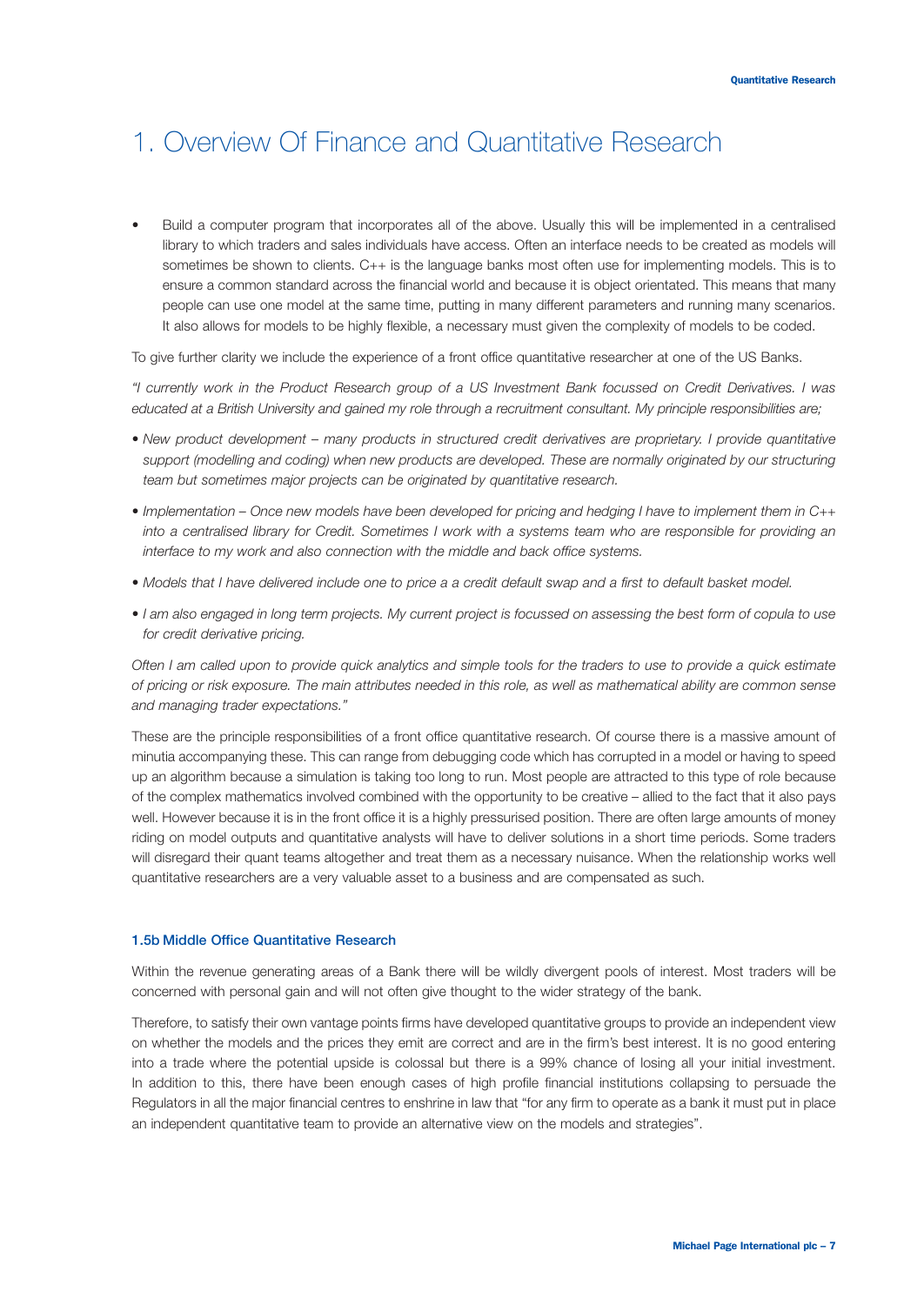These teams are typically referred to as Model Validation but can be called Model Risk, Models & Methodology or Quantitative Risk Management. Essentially they all perform the same function of price and model verification. This is the role of the middle office quantitative analyst. Once again it is worth looking a little closer at the traded products to understand the function of the role. For illiquid derivatives it is very easy to check a price by observing external market data. For illiquid securities one must test the payoff description, the plausibility of the inputs and the reasonability of the model itself. The computer programs which incorporate the models must also be tested. A detailed overview of the responsibilities follows explaining what is involved in performing this testing.

- Model Validation & Model Assignment Documentation. All new models, especially those responsible for the greatest sensitivity of any given portfolio should be tested and certified by someone other than the developer. A report demonstrating that the model captures the relevant features of both the market and the product should be produced. This should also cover the numerical accuracy and reliability of the algorithms and software and should emphasise areas where approximations appear unacceptably large.
- Input Tests. A quick and dirty method of checking reliability is by comparing the extent of the correspondence between the input values in the traded models and the same parameters obtained from external market sources. There are hidden complexities. Some parameters are not single numbers but such things as one-dimensional curves and for some there is not even reliable external market data.
- Comprehensive Validation & Verification. The more forward thinking firms adopt a completely holistic approach to validation. A person independent from any trading desk who is knowledgeable in the markets should begin with the confirmed trade details of a product and should build an independent model from first principles. They should describe the product and the market, then calibrate the model and finally provide an estimate of value and hedge ratio. Very often the firm will develop a central model library which is available to the Trading and Sales desks as a resource and which is developed independently by the Model Validation team.
- Periodic Review. As markets mature new eventualities and inaccuracies arise that early pricing models do not cater for. It is advisable to revisit entire derivatives markets and models to develop new approaches where necessary. One of the major problems in recent years has been how to effectively model skew (where market sentiment means that a product trades at a higher or level level than its pricing model indicates). In some liquid products where the data is in the public domain skew is easy to observe. In the swaptions market for example accurate information on the skew is much more difficult to obtain.

To give a first-hand insight into this function we have included a brief overview from a middle office quantitative researcher at one of the European houses;

*"I work in the Product Analysis and Market Risk Modelling team as a credit and interest rate derivatives quant. I was hired via a recruitment consultant. I mainly work on three kinds of projects:*

- *When a new model, or an improvement over a previous model, or a new calibration methodology is proposed by the Front Office, my role is to test and validate it before it can be used by the traders.*
- Before a new structured or exotic product is traded, I am have to analyse it, quantify the risk involved in the *transaction, and assess the efficiency of the hedging strategy.*
- *I am also involved in specific deals, which generally means measuring the risks involved in a complex one-off transaction.*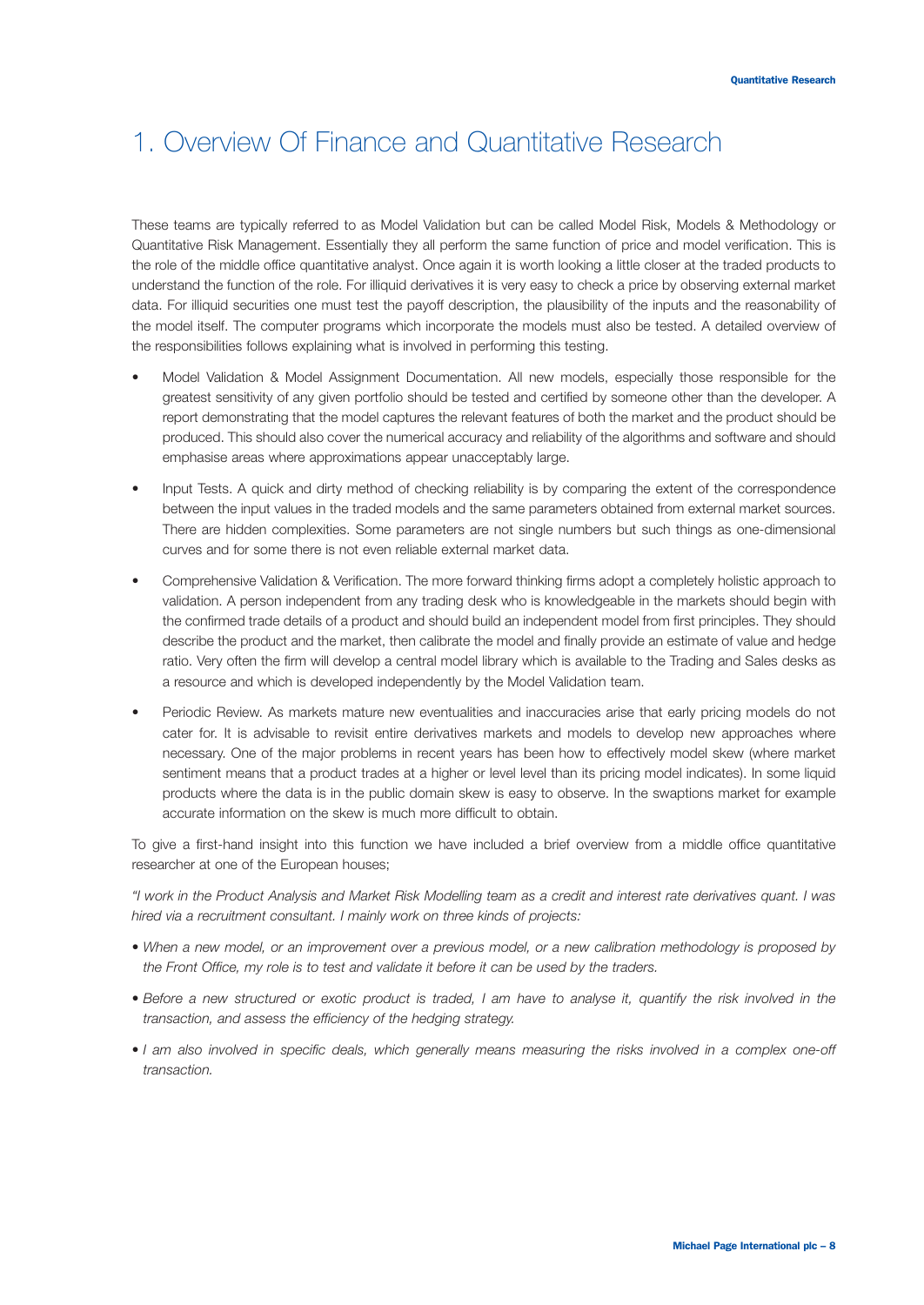*On a daily basis, I use a broad variety of mathematical tools such as stochastic calculus and numerical analysis, statistics, and a bit of C++ to implement my tests. But common sense is more important than everything else. I need to take into account what data is available, and to constantly keep in mind that models should not be trusted too much.* In fact, model risk is one of my main preoccupations. And because I want to test a hedging portfolio in the real world *and not just within a model, I build my stress test scenarios regardless of the mathematics.*

*Currently, my projects include calibration strategies of interest rate models and robustness of hedging strategies for multi-name credit derivatives."*

It can be seen that the function of Middle Office Research is highly necessary and also that it shares much of the same responsibilities and skills that the Front Office demands. The leading houses will treat their Middle Office teams as reviewers as opposed to validation or verification. Validation suggests performing a check after the deal is closed. It is no good being able just to accurately define a large loss after it has happened. The point of an effective Model Validation team is to ensure that such risks and pitfalls are avoided whilst profit is maximised. This, by definition, needs to be carried out independently from the Front Office.

Middle Office Quantitative teams have different levels of power across the financial world. The best Financial Institutions will view these teams as a highly valuable resource preventing them from losing millions of pounds on pointless risky transactions.

Quite often banks will use these teams as breeding grounds for their Front Office as it gives a candidates a good chance to develop their quantitative skills in a secure, less pressurised environment before exposing them to the full pressure of the trading floor. It also allows for involvement with long term projects. Banks have been known to develop new trading teams and desks and to have asked the Middle Office quant team to perform all the start up development needed. On the other hand, as with various Front Office teams, there are institutions who regard these teams as a safety-net. It should be noted that given the long term bear market climate this point of view is not such a bad thing. When Banks and Financial institutions have been made horribly aware of the consequences of major losses any team that exists to prevent these is considered highly important. In that sense the bear market has led to significant appreciation for and involvement of quantitative resources.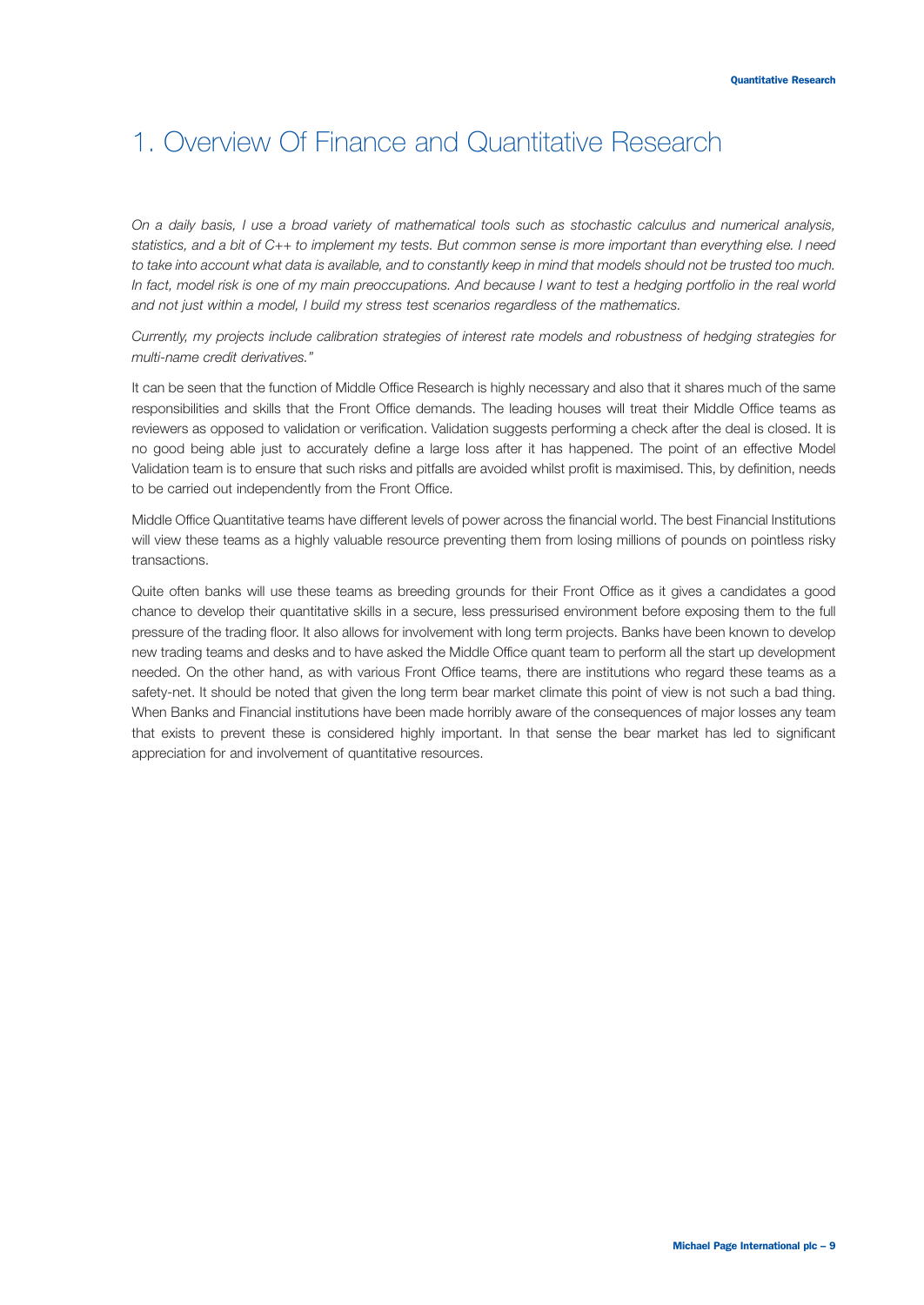### 2. Profiles

Thus far we have tried to paint a clearer picture of the Banking and Finance Sector and within that where quantitative researchers are employed. We have also attempted to break down and define what it is quantitative researchers actually do. But why do people choose to follow this career path? Why do people chose to leave highly academic careers and often high profile research posts to move into this world? The answers are varied. In the following section we will attempt to outline what motivates people to move into a quantitative research role and what kind of profile and skillset is successful in making that move.

#### **2.1 Why choose this type of career?**

- The primary reason this move is made is that the skills and techniques needed to cope and succeed in a quantitative research role are highly similar to those demanded by MSc and PhD courses at the major universities. Graduates feel that they can carry on performing the models and techniques but shift their environment into the business world. As part of a Theoretical Physics course someone may have utilised numerical methods to solve complex differential equations defining such things as the appearance of sun spots or chaos theory. Equally in a quantitative environment monte carlo simulations will be run to gain an optimal price for an interest rate derivative given infinite future movements of interest rates over the next ten years.
- Models are coded in object orientated environments for other people to view. In the academic world the languages are usually Mathematica or Fortran whilst in the Financial world the languages are C++ and Visual Basic – but the concepts are the same. In the same way that Post Docterate academics will continue to produce research papers and books financial researchers will often do the same. There are a number of high-profile quantitative researchers, for instance, who publish new developments within 'Risk Magazine' on a monthly basis. Some banks even view publishing as a good way of advertising their derivative capabilities.
- The secondary reason is usually a lifestyle issue. Quantitative researchers are usually committed to an academic career but become tired of the lack of serious funding available in British and European Universities. A post doctorate at University will not always equate with raising a family, purchasing a house or taking regular holidays abroad. There are a large number of quantitive researchers who would admit that if the academic research world paid a little higher then they would prefer to stay in that environment (See appendices for salary overviews).
- People are also motivated by the applied nature of the business world. Quite often academics become tired of working in an esoteric environment which has little application in the real world. In contrast, in a quantitative career they will be using the same skills but applying them to real world situations and operating within a highly goalorientated environment. Models have to be delivered on time and with definable outputs. The work is highly practical and relevant. Some of the more obscure areas of deep-space research can be hard to relate to where as people will always wish to lend or invest money and will look for ever more complex ways to do so as they attempt to beat the market benchmarks.
- Some people have directed their academic studies towards Financial Mathematics purely for academic reasons – this is where their interest lies from an early age. It is a natural progression to move from here to a banking role in the way that someone who has pursued a degree in Aeronautics will probably aim to be a pilot.

These are the general motivations that candidates have expressed to us, as recruiters, when we posed the question 'why do you wish to follow this career path?' Over the last few years Quantitative Research within Banking and Finance has become much more highly sought after among the graduate community. There are tailored academic courses designed to train people for entry to the types of roles we have discussed above. People are aware of the benefits and upsides in such a career. There is a larger group of applicants in an increasingly global market. This does not mean that the jobs are any easier to obtain.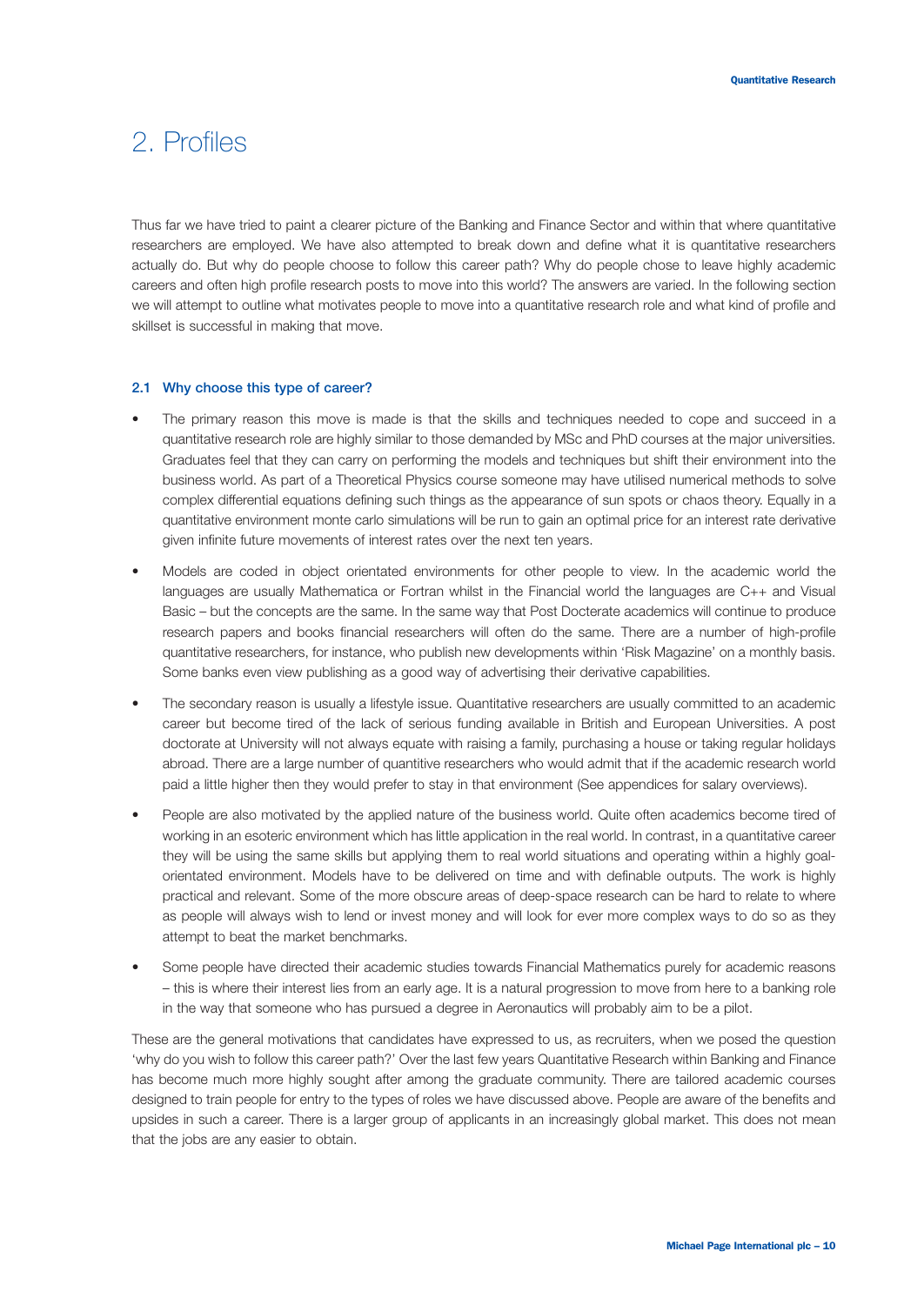### 2. Profiles

Many banks have developed their quantitative teams in a parallel fashion to the development of the derivative markets. This has led to increased growth over the last 5 to 10 years in numbers of personnel. However now that the markets have matured banks are close to capacity meaning that for a new role to appear either someone has to leave a team (via promotion or resignation) or there has to be significant growth in one particular area of the business. In these depressed times significant growth is unlikely and investment in a new area of business even less so.

When an entry level role does arise there will be very heavy competition. Typical statistics from one client in particular for a junior role was in the region of 100 CV's received, 10 of whom were interviewed, 2 were shortlisted and 1 one was successful. It is worth questioning ones personal motivations and skillsets to see if they are the right ones. Someone who is bright compared to their peer group and is motivated in a similar style to those mentioned above will eventually be successful in gaining their intended role. One should not be drawn to the role simply for money (interviewers will pick up on this) or image. The image of quantitative researchers is, as with many careers, vastly different to the reality. Quite often there will be long hours, much pressure, irrational behaviour from colleagues, market volatility and tedious tasks to contend with. So what type of profile do employers look for in the quantitative world?

#### **2.2 Typical backgrounds of Quantitative Researchers**

A quick search on the internet of various job boards will soon indicate a generic profile for a quantitative researcher punctuated with various soundbites. Indeed many of them read like estate agents boards. The aim here is to decipher some of the common jargon and explain why various skills and academic achievements are typically demanded.

#### **Academic Level**

No two candidates are ever the same. However, quantitative research roles do demand a high level of academic achievement. Typically in the UK candidates will have A's and B's at A level and a strong 2:1 or a 1st in the undergraduate degree. European candidates will have a similar level in their respective qualifications. Partly this is necessary because there are basic skills and competencies which high grades will demonstrate (such as quickness of thought, accuracy and the like). Partly employers themselves generally have a high level of academic achievement and wish to employ similar profiles to themselves.

#### **PhD/MSc**

Nearly all entry level quantitative roles demand either an MSc or a PhD as a requirement of entry. The natural question often asked is how relevant that requirement is. As a benchmark of entry the relevance lies in both the technical and the intellectual skills such a qualification cultivates in successful graduates. There are minimum mathematical and modelling skills that applicants to these roles will need. The majority of undergraduate degrees will not cover in depth solving of partial differential equations, term-structure modelling or higher order stochastic calculus. The current methods used to price complex interest rate derivatives (eg Rainbow or Bermudan) demand the use of term structure modelling (the models are in continuous time) and stochastic processes (especially entailed within yield curve modelling).

However, these qualifications are also important because of the way they nurture wider related skills. The way one approaches a problem and solves it matures under the study of a further degree. Once the tuition moves from a teacher/pupil relationship to a more independent researcher/supervisor style students become much more independent in their thinking and it is this the ability that employers are looking for. Quite often there will be projects which a quantitative researcher will have to complete without guidance from management. The resources will be available to use, such as relevant textbooks, data warehouses, systems specialists and the like, but how these are deployed will be solely up to the researcher. In addition, at the entry level there is rarely a graduate program for quantitative researchers, largely because it is a unique function with a small number of personnel in relation to trading or finance. Therefore new entrants will be expected to pick up the necessary skills and techniques with perhaps only a little mentoring.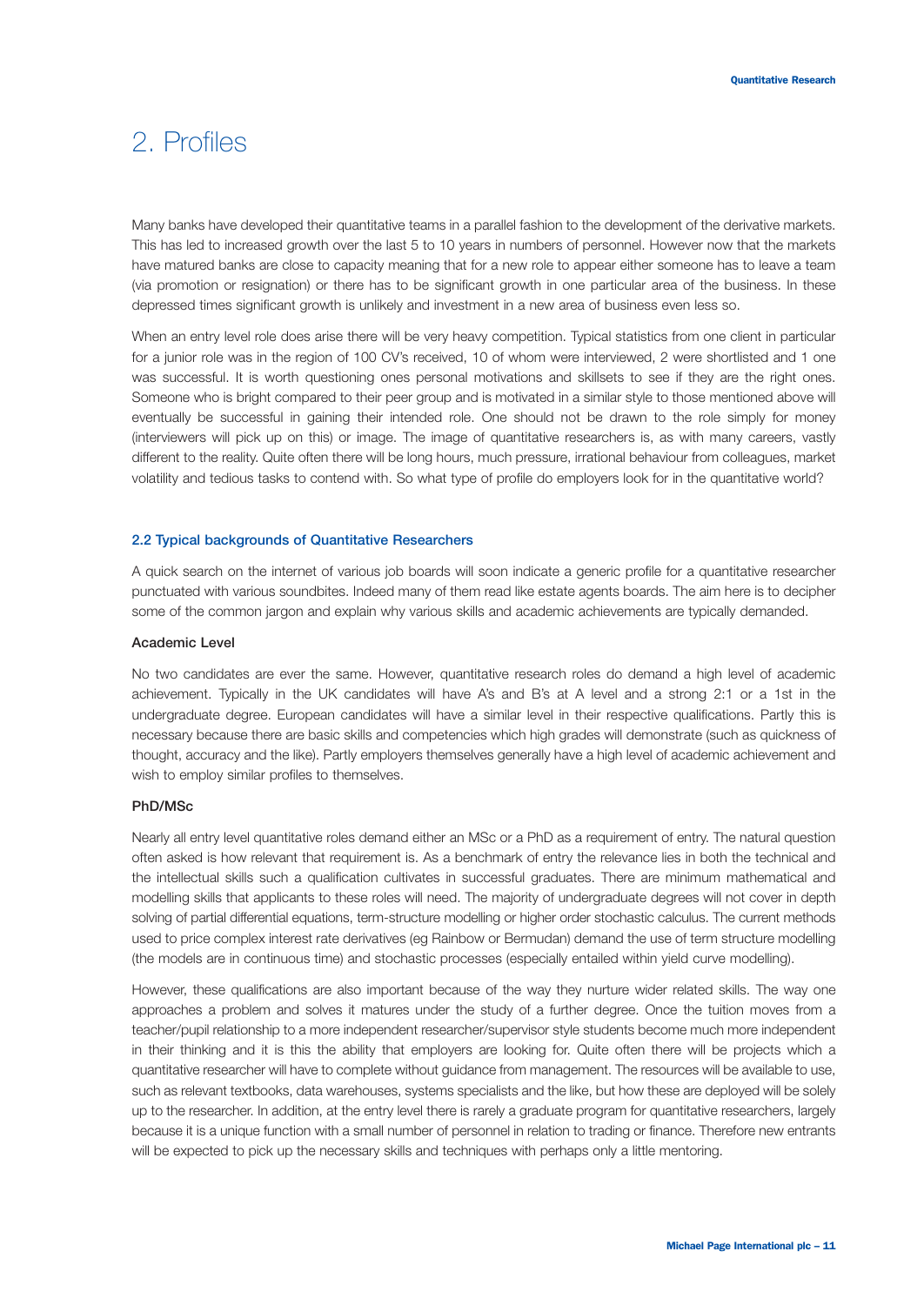### 2. Profiles

#### **Science Or Maths**

The fixed income quantitative research unit at one of the US Investment Banks is known to prefer candidates with a Physics background because, in their view, 'mathematicians develop models whereas scientists develop solutions.' This is not a shared view across the market, thankfully. Different banks will have varying views. Those that orientate their quantitative teams towards developing new models and ideas generally prefer theoretically focussed degrees such as Pure Mathematics or Theoretical Chemistry. These teams will be looking for the ability to pursue an abstract idea before applying it to relevant situations.

Banks who position their quantitative teams as fixers and implementers closely allied to the desk generally prefer people with very applied backgrounds such as Astrophysics, Geometric Mathematics or Engineering. There is no particular view on whether a Science background or Mathematics background is stronger. However, quantitative research groups will rarely, if ever, hire people from outside of these fields.

#### **Internships**

An internship will add much weight to a CV and more so are they becoming a criteria for selection. It is true that some banks and groups within banks prefer candidates without internships because they feel that these candidates will be untainted with other people's views and are likely to be more receptive to new ideas and tuition.

On the other hand, a relevant internship gives candidates a practical impression of what is actually entailed in a quantitative role. It also speaks volumes about a candidate's enthusiasm for their intended role. If they have invested the time, effort and sometime money to gain and pursue an internship then they are very likely to be more committed to a new job. This has been clearly recognised by the major French Universities so that an on-site internship is a necessary part of finishing a post-graduate degree. In the current depressed markets many employers are looking for experience and an internship will allow a graduate to develop a firm amount of experience before being exposed to the employment market.

#### **Programming Skills**

More and more so are these becoming necessary in the banking environment. Models, once designed, have to be implemented into banking systems by code to be used by others. Often businesses will require small tools for one-off trades and unique situations which have to be coded up quickly. Programming code is the way that models move from theory and paper into practical usage. The most commonly used languages in the quantitative world are C++ and Visual Basic. The foremost reason is so that there is a common standard across the industry with which models are developed and implemented ensuring fair competition on pricing issues. Secondly, C++ is an object-orientated language allowing many users to link to a single model at the same time for differing purposes. Visual Basic is then used to design the interfaces that internal customers (the traders and sales force) and external customers (institutional client base) will use. Some banks, even prior to an interview process, will ask candidates to sit a C++ test and have benchmarked levels at which they will interview applicants.

It is worth investing time and effort in learning these languages if they are not an integral part of a degree course. Often academics use languages (Mathematica and Fortran) which are not used within banking. Certainly they will give students an appreciation of programming as a whole. However, it is not direct logic that just because one language has been mastered another will be just as easy. C++ is difficult and complex. It is generally considered to take around six months to pick up an effective level. It should be remembered that programming skills within the quantitative world are an effective tool,a means to an end but should not be considered an end in themselves unless one wants to work as a pure programmer.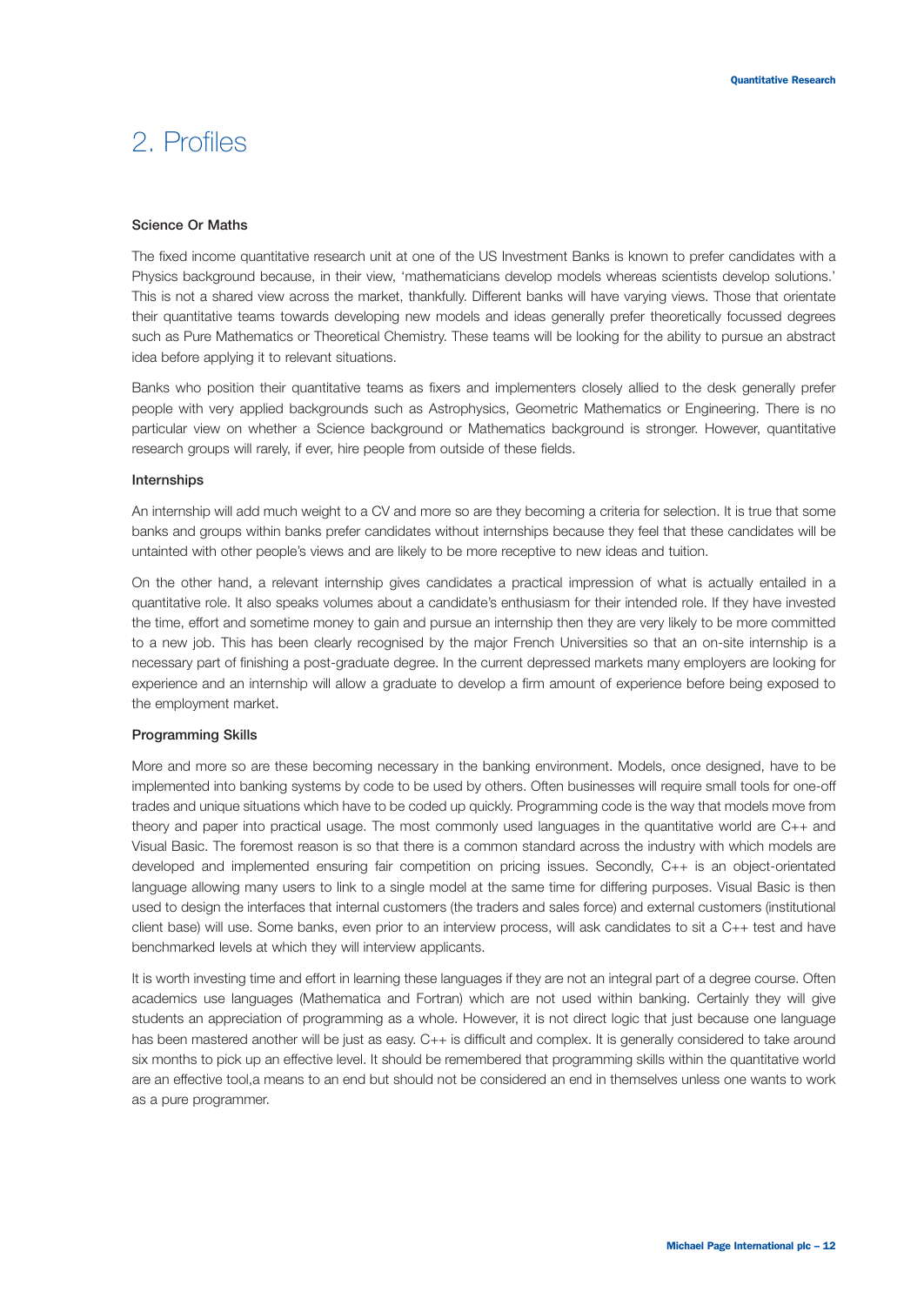# 3. Job Search and Interview Process

#### **3.1 How To Go About Looking For A Role**

For first degree and masters level graduates, the recruitment process is clearly demarcated. From October through to March, the majority of the larger banks and investment houses conduct a recruitment campaign on campus at the top Universities and MBA schools. Most smaller houses will also offer a structured recruitment process, albeit less wide ranging and often involving no interviews on campus. These campaigns are run by in-house recruitment specialists whose success is judged by filling the vacancies available in any year. Of course, the number of vacancies varies hugely with the cyclical stage of growth in the economy.

These schemes invariably offer one or two start dates annually, traditionally in early autumn and the New Year and entrants typically will undergo a rigorous training course involving lectures on a wide variety of relevant topics before embarking on up to two years of rotation across various areas of the business. After that time, most will then embark on a career in an area of preference (to both themselves and the Managers of that area).

Unfortunately, things are far less clear-cut when one looks at recruitment into quantitative positions. One of the reasons that the graduate campus recruitment campaigns work so well is they are effective and timely. Banks are looking for intellectual prowess, personality, strong work ethics and drive. In the UK and across most Western countries, university entry is a competitive process and certain institutions attract higher calibre individuals. Therefore a bank can go to a small number of universities and meet a disproportionately large number of the type of candidate they wish to hire. Quantitative recruitment is not so simple. Firstly, there is far less certainty of finding the right person at a certain university. Postgraduates have to be more practical and gravitate to funding and a professor who specialises in the field they wish to pursue their PhD in. Secondly, there are no guarantees a PhD student is going to leave academia regardless of how suitable he may be for a quantitative opportunity. This makes it less attractive to recruit such people as part of a large scale process. There are also far less hires into this area than, say, sales or trading as a quant can support a number of these individuals. Finally, PhDs finish their thesis at all points of the year, and they do not therefore easily fit into a set joining date. For banks seeking to recruit quants, a standard graduate entry level scheme is not an efficient process.

Therefore, the banks seek to source these types of candidate through other methods. For a PhD seeking entry into quant roles, it is crucial to identify these methods and to utilise them fully.

#### **3.2 Recruitment Consultancies**

A large proportion of vacancies are filled through recruitment consultancies putting forward registered candidates for interview. There are several specialist consultancies within this field with varying levels of access to vacancies. There are also several consultancies who are not specialists but who will occasionally advertise a quantitative vacancy. These latter firms tend neither to fully understand the position/market, nor to fully understand what would make a good potential candidate. It takes some effort to identify suitable consultancies to work with. One should research the relevant websites to find out how much work companies do in the field. It is also worth speaking to contacts in the industry and by making initial calls on an information-gathering basis.

Any reputable consultancy will look to meet you face to face before putting you forward to a vacancy. Remember that you are representing them to the bank as well as yourself. An initial meeting should give you an opportunity to find out more about the market, but also to get an honest assessment as to the strength of your candidature. Of course, it is not always possible to meet face to face, but at the least one should expect a lengthy telephone interview.

Following this meeting the consultant may recommend you to do further preparation before starting to apply for and interview at the appropriate vacancies, or they will accept you as a registered candidate who will be considered for any relevant positions.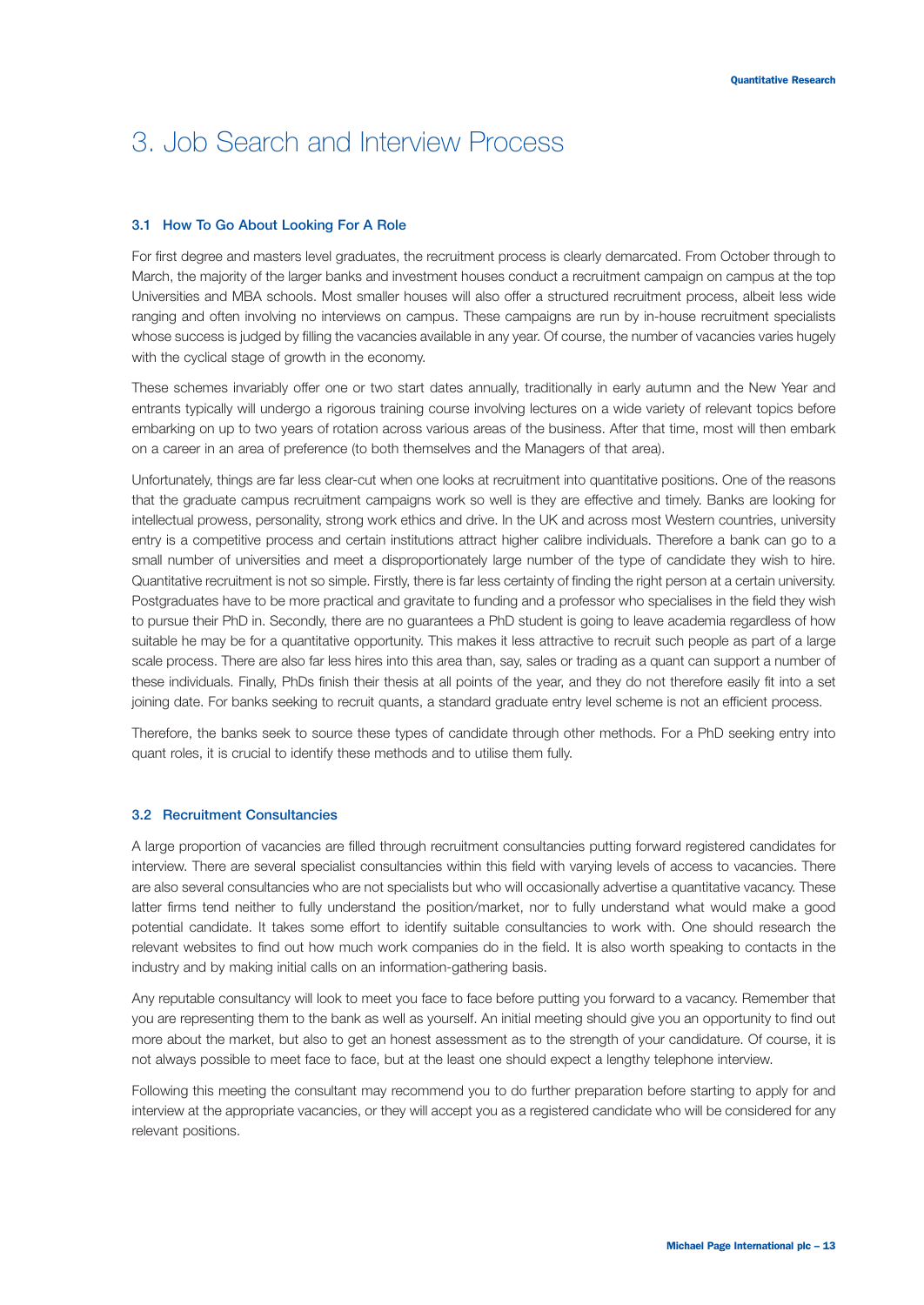### 3. Job Search and Interview Process

In certain market conditions, and for certain candidates, this can be a quick, rewarding and exciting process. At other times it can seem slow and frustrating. In these times you should look for a consultant who is able to give you honest, open feedback on your process – is it just the market or is your CV in some way not good enough? Establishing a good relationship with a consultant can be highly rewarding and they can end up managing a number of external career moves for you over the coming years.

Whilst consultants can occasionally be more proactive and market your CV to relevant clients, this requires both a strong relationship with the client and also a firm belief that you are a fit for that clients business. It is far more likely that a consultant will fit you to a specific need and therefore there are other approaches one can take to augment their service.

#### **3.3 Industry Contacts**

Industry contacts can take a wide ranging form – alumni, former colleagues, friends of ones professor. The quantitative finance world is a network of individuals working both in banking but also in academia and is far more collaborative than many areas in finance.

There is not an exact science to using this network, but one needs to approach the exercise with determination and also persistence. In some cases managers of research teams will actively seek applicants to contact them from the academic world, and will utilise their own contacts in these fields to source people. It is obvious that professors in quantitative finance will have industry contacts, but equally others will have seen former students move into the field.

This method can not only lead to interviews for roles that are not actively being sourced yet (and thus get ahead of the competition), but can also lead to making some excellent contacts in the industry.

#### **3.4 The Internet**

Banks are increasingly looking to source candidates direct via their websites and the internet is already a major strategic tool used by the recruitment industry.

Some institutions have well run and effective internal recruitment websites where managers are able to access good candidates effectively, however many others are not currently well run or vetted and one's CV can disappear into a database void. The biggest issue for institutions is coping with the volume of applicants and finding the good candidates when they only have a paper CV to go on. A CV, in contrast, received from a recruitment consultant and has been screened twice – once for its written content and once for the person behind the CV. Therefore one should be careful in one's reliance on applications via the internet, whilst appreciating it can be a useful augmentation to other job-searching methods.

#### **3.5 What Are The Typical Processes?**

The first thing to note is that there is no typical process. However any process is likely to involve at least two and as many as six visits to the institution, though for a junior hire, three is about normal. There are a number of tools that interviewers use in combination to determine the suitability of a candidate. Some are general interview techniques and methods, some are specific to the quantitative recruitment arena (These will be addressed more fully in section 4).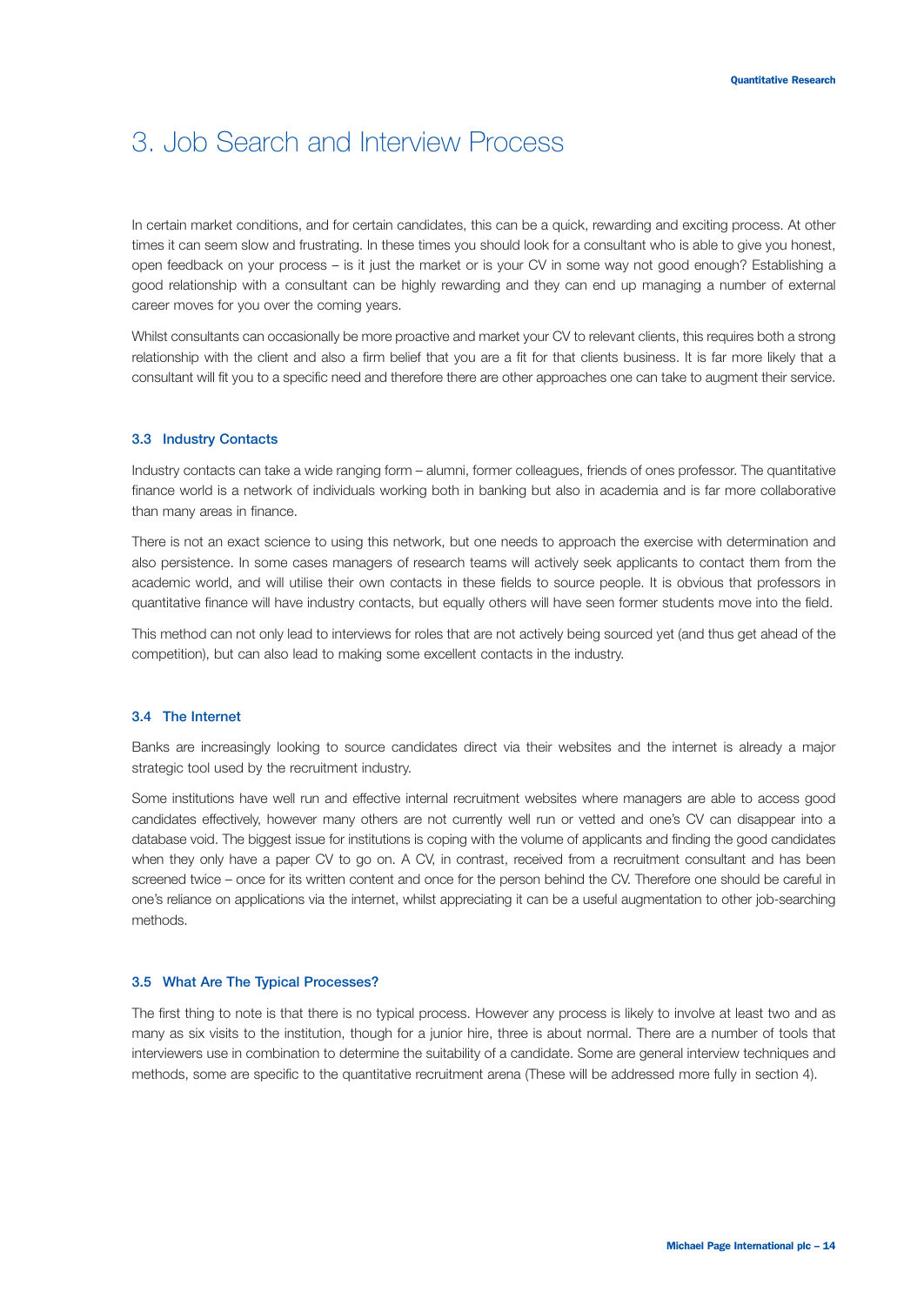### 3. Job Search and Interview Process

#### **3.6 How The Market Has Fared In The Last Three Years**

There are two main factors behind the levels and areas of recruitment. One is product specific development, the second is the external environment – mainly economic and regulatory.

#### **3.6a Product Specific Development**

The derivatives world is becoming ever more complex. Now that OTC structured products are becoming common place and even exchange traded, the emphasis has been on creating new client solutions where a bank is able to offer a unique package, which they can maintain large margins on. Recruitment trends mirror the market, and therefore there has been an increasing demand in areas of new development. Three years ago, credit derivative quantitative research was the biggest growth area. Now there is growth in areas such as exotic FX, IRD/FX, IRD/Credit and EQD hybrid products.

Recruitment is also still occurring as a result of turnover of staff and even in areas such as Fixed Income which is very mature with many quantitative personnel.

#### **3.6b External Environment**

The general economic climate has been poor since the start of 2001 when the dotcom bubble burst and this has placed pressure on recruitment across the whole City. In many instances, a quantitative research team has needed to hire, but has been unable to do so because of firmwide recruitment freezes. One must be resigned to these periods, and remember that such conditions are cyclical. For the top quality candidate, the difference is perhaps in receiving one offer not four, for some less gifted people, it can be the difference between a banking career and no job at all. The market has turned in favour of the client, and there is tough competition for every vacancy.

The regulatory environment has influenced quantitative recruitment particularly in model validation areas where increased concerns over accurate pricing of complex trades and of the credit risk issues of traded products have meant banks have been forced to invest more heavily in developing strong teams. The Basle 2 accord, a centralised pan-European agreement across banking will increase regulation of financial institutions in terms of measuring credit risk. The underlying models to do this need to be developed by quantitative teams.

In summary, quantitative recruitment is less buoyant than 3 years ago, but has suffered far less than other areas of banking. This is largely because the teams are relatively lean compared to revenue generating groups, because the market is trading ever more complex products and also, as indicated above, because of external regulatory drivers.

That having been said there are less roles than applicants and now more than ever it is important to perform to the best of one's abilities at interview. In the the following section we have broken the interview process down into component parts and addressed the issue of how to prepare for each test, be it knowing the Company through to handling logic problems.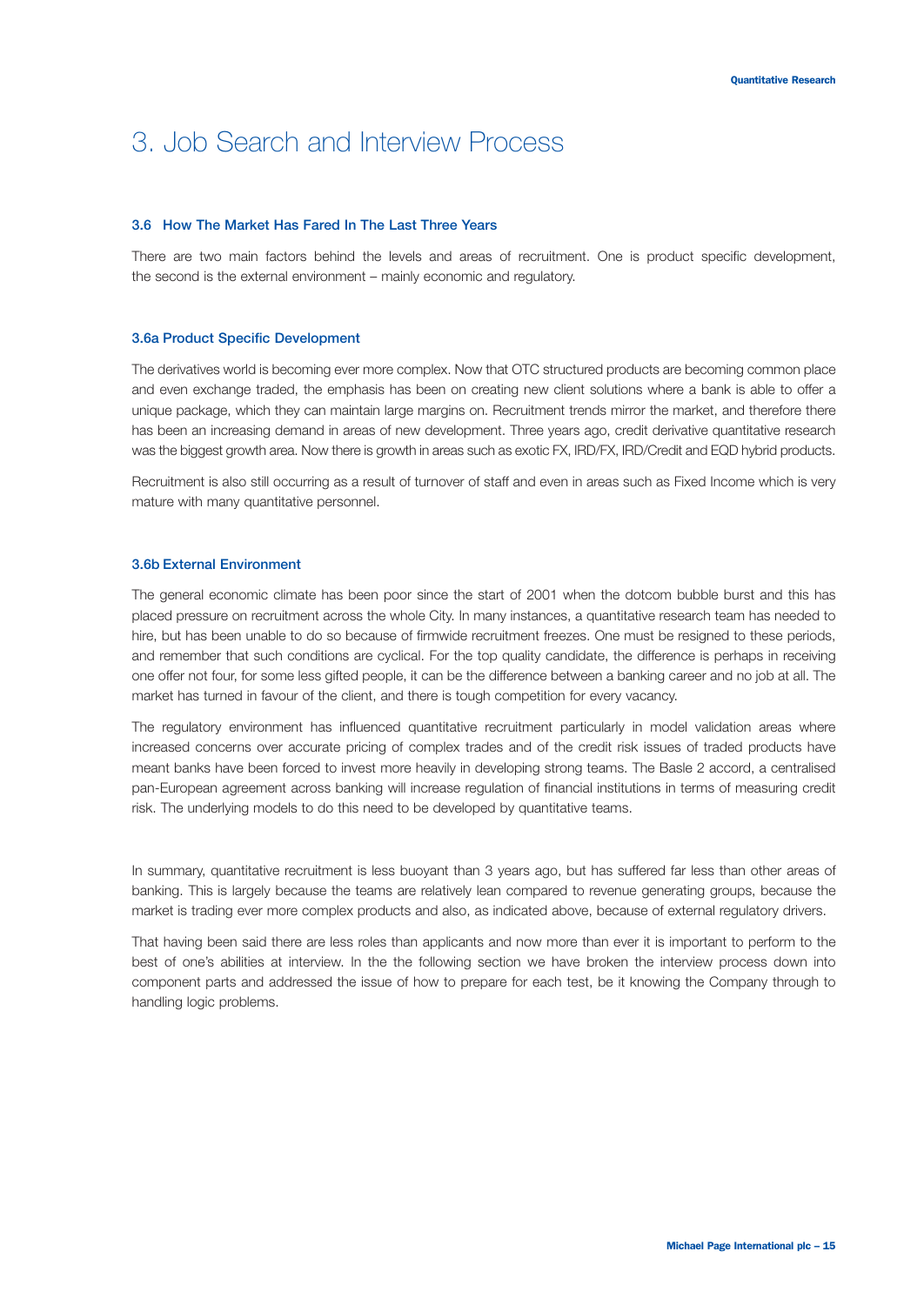It is vital that you approach interviews in the right way. Whether you are doing this via a recruitment consultancy or independently it will be evident very quickly to any interviewer and thus potential employer if you have not done sufficient preparation. There are a number of questions that need to be thought through to ensure thorough and complete preparation;

- **The Company** Who am I applying to work for?
- **The Interviewer(s)** Who are you meeting?
- **The Role** What is it that you are applying for?
- **Key Attributes** What skillset is the client asking for and how do these compare with your strengths and weaknesses?
- **Competitive Advantage** How can I distinguish yourself from other candidates that they are likely to be meeting?

These questions may appear explicitly obvious but it is remarkable how often the smallest details are overlooked. It is worth being logical in your approach. Let's consider each in turn;

#### **4.1 The Company**

Clients will expect you to be as up to date as possible regarding the latest market and business developments. To achieve this you are recommended to spend time researching the company's website and corporate news releases.

In the past candidates have come unstuck in interviews by not knowing such facts as the company share price or latest merger developments. Of course you will not be expected to know everything but with very little effort it is easy to gain sufficient knowledge to prove to an interviewer that you've taken a specific interest in their company and have taken time and trouble to do some research. You will be surprised how informative websites can be!

#### **4.2 The Interviewer(s)**

If you are being represented by a recruitment company then it should be easy to enter an interview knowing at least a little about the background of the people you are meeting. The more you know the easier it will be to find common ground and establish empathy. You should try and be aware of the following;

- What is the person's level of seniority? i.e. what title do they hold?; how long have they been with the bank?; how have they progressed in their time with the organisation?
- What are they responsible for? i.e. do they manage a team?; how does their business interact with other areas of the business?
- What is their background? i.e. what is their level of education, what and where did they study? Knowing this information in one of the easiest ways of breaking the ice and establishing credibility with your interviewer.
- Will the interview be structured in a particular way? i.e. does the interviewer have a particular style or like to ask particular questions? (see Common Interview Questions)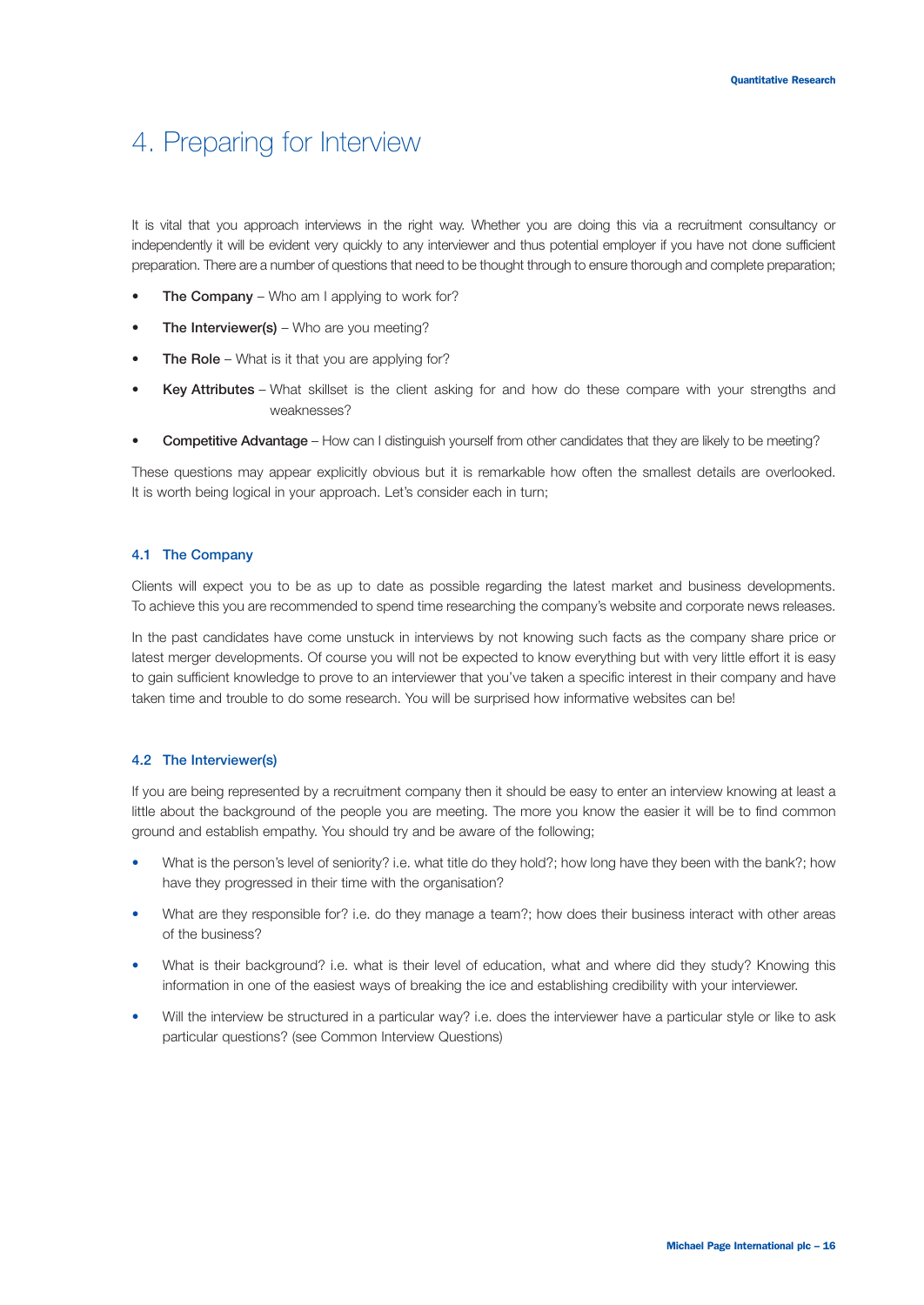#### **4.3 The Role**

If a job specification has been provided then make sure that you have read it thoroughly. Often though a client will be seeking a particular profile and will not formalise their requirements on paper. In this situation if you do sufficient research into the people that you are meeting then by default you will have gained a suitable understanding of what the role will entail. Any additional information can be gained through the use of sensible questions (see Competitive Advantage)

#### **4.4 Key Attributes**

It is important to understand what the client is looking for – it will make it far easier to sell yourself effectively. The more you understand about the particular preferences of the client the better you can make your preparation and the focus of your answers at interview. Ultimately, this will allow you to come across more effectively.

Different companies approach issues in different ways and it is important to recognise this, e.g. one company may approach EQD pricing via use of Martingale methods and Stochastic Calculus, another bank may do it using historical pricing methods. Alternatively, one company may use VBA extensively to code, another C++. Understanding this would be fundamental to your suitability and would allow you to concentrate on selling your skills in this area.

#### **4.5 Competitive Advantage**

Currently, the market is very competitive. Clients are being extremely stringent regarding the attributes that candidates need to possess in order to enter the recruitment process. This starts with your CV but once you are invited to the interview you can definitely improve your chances of passing with some self-preparation

If clients are seeking a particular profile or specific skillset then it is sensible to assume that all the candidates that they will be meeting will share similar backgrounds. Thus over and above the areas that we have discussed, preparation should be geared towards distinguishing yourself from the competition. There are areas where the best candidates will be very prepared and these are indicated as follows;

#### **4.5a Suggested Reading**

Do background reading. You will gain an interview on the strength of your academic background but it is worth augmenting this with additional reading. There are several recognised texts whose content clients will generally focus on.

#### Options, Futures, and Other Derivatives

#### by John C. Hull

This text shows how academia and real-world practice have come together with a common respect and focus of theory and practice, and provides a unifying approach to the valuation of all derivatives. It assumes basic knowledge of finance, probability and statistics. This book bridges the gap between the theory and practice of derivatives. It provides a unifying approach to the valuation of all derivatives not just futures and options. It assumes that the reader has some knowledge of finance, probability and statistics.

#### Paul Wilmott on Quantitative Finance

#### by Paul Wilmott

Paul Wilmott on Quantitative Finance is an extensively updated and expanded edition of his earlier Derivatives: The Theory and Practice of Financial Engineering. The first third of this volume introduces classic financial and mathematical concepts, with the remaining two-thirds has recently been updated extensively.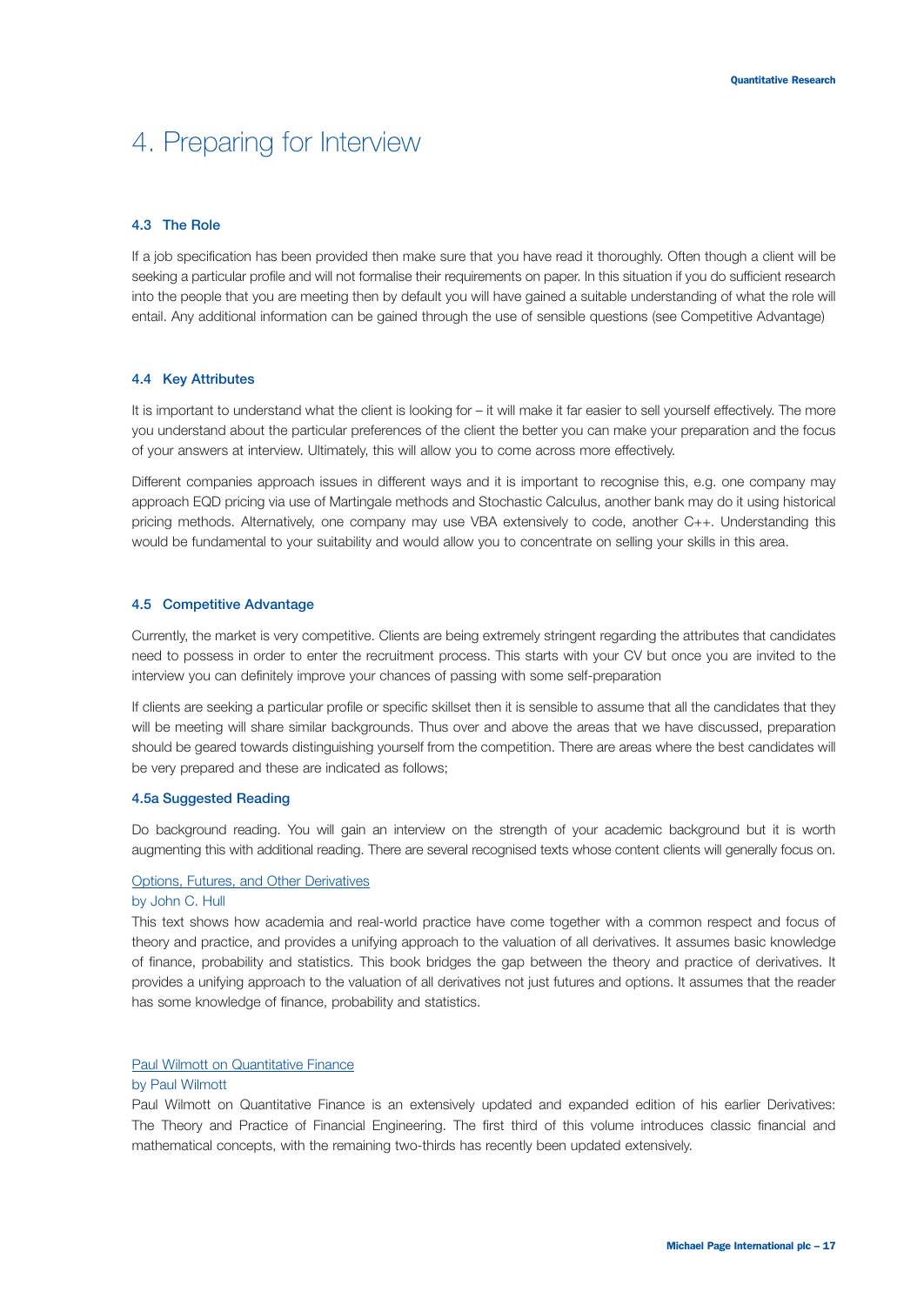### Introduction to Mathematics of Financial Derivatives

#### by Salih Neftci

Using an intuitive, systematic approach to the material, Salih Neftci introduces the mathematics underlying the pricing of derivatives. The interest in dynamic pricing models is increasing due to their applicability to practical situations. With the freeing of exchange, interest rates, and capital controls, the markets for derivative products have matured, and pricing models have become more accurate. An Introduction to the Mathematics of Financial Derivatives fills the needs of professionals PhD students, and advanced MBA students who are specifically interested in these financial products.

#### Interest Rate Option Models

Understanding, Analysing and Using Models from Exotic Interest-Rate Options

### by Ricardo Rebonato

Interest Rate Option Models presents in a unified way the theoretical and practical issues involved in the use of models for pricing of exotic interest rate options. Despite the fact that relatively complex mathematical concepts are introduced and used in the book, financial intuition rather than mathematical rigour is emphasised throughout.

#### Pricing and Hedging Swaps

#### by Paul Miron and Philip Swannall

This book explains both the basic and advanced principles of pricing swaps and their hedge applications. Chapters describe pricing methods, swap valuation, dealing with interest rate exposure, developing trading strategies and their application in portfolio management.

#### Option Pricing, Interest Rates and Risk Management

#### by Elyes Jouini, Jaksa Cvitanic and Marek Musiela

This handbook presents the contemporary state of practice, method and understanding in the field of mathematical finance. The primary audiences for the book are doctoral students, researchers and practitioners who already have some basic knowledge of mathematical finance.

#### Financial Calculus

#### An Introduction to Derivative Pricing

### by Martin Baxter and Andrew Rennie

This book is considered by many to be the first rigorous and accessible account of the mathematics behind the pricing, construction and hedging of derivative securities. Key concepts such as martingales, change of measure, and the Heath-Jarrow-Morton model are described with mathematical precision in a style tailored for market practitioners. Starting from discrete-time hedging on binary trees, continuous-time stock models (including the Black-Scholes) are developed. Practicalities are stressed, including examples from stock, currency and interest rate markets, all accompanied by graphical illustrations with realistic data.

#### Option Pricing

Black-Scholes Made Easy

#### by Jerry Marlow

In 1997, the Nobel Prize in Economics was awarded for the work that led to the development of Black-Scholes Options Pricing theory. Black-Scholes has become the dominant way of understanding and exploiting relationships among option prices, stock forecasts, and expected stock market volatility. Option Pricing: Black-Scholes Made Easy teaches you the fundamentals of option valuation and dramatically shortens the learning curve for mastering and applying the theory and its analytic capabilities. Here is a sophisticated way of thinking made available to those who do not have the background necessary to do Nobel Prize – winning mathematics.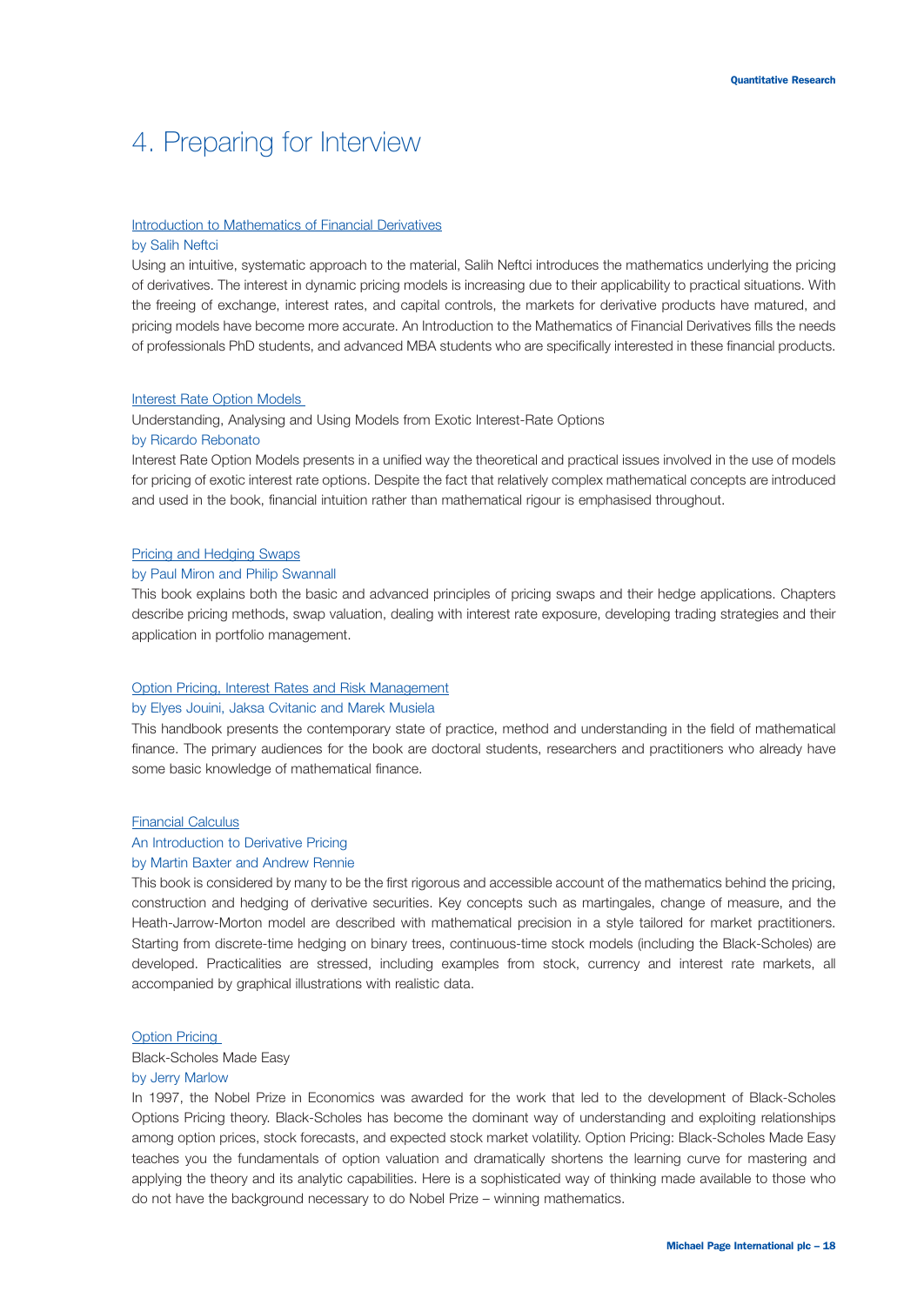#### **4.5b Questions**

One of the easiest and most effective ways in which you are able to distinguish yourself quickly and at times effortlessly is in the quantity, and more importantly, quality of questions that you ask. It is very rare for an interview to finish without you being invited to ask questions – it is highly recommended that you have some!

In asking appropriate questions you prove to a potential employer that you;

- Have considered the role and function carefully
- Have a genuine interest in the opportunity
- Can digest and interpret information suitably
- Can communicate your thoughts effectively. One of the major attributes of any Middle or Front Office role is the ability to liaise effectively with senior management, trading staff etc. An interview process provides the first and decisive opportunity for you to prove this.

#### **4.5c Presentation**

Although most financial services companies have adopted and retained a "dress-down" policy it would be our strong recommendation that you wear a suit (dark – black or navy), shirt (white) and tie (smart and understated).

You should announce yourself to reception five minutes before the scheduled start of your interview. Small details can make a big difference, so be sure to stand to greet your interviewer(s) and introduce yourself confidently and with a firm handshake.

#### **4.5d Handling Questions**

Interviews for quantitative roles will be testing and are designed to be so. Interviews are designed to take you out of your comfort zone and to explore the boundaries of your knowledge – if it was simply a case of covering subjects you know intimately then neither party would learn anything.

You should therefore consider carefully the questions that are posed to you. There is no reason why answers should be instantaneous and interviewers will be surprised if this is the case. Take your time. Employers are often looking for more than the ability to regurgitate formula and proofs. They are generally searching for practical application of knowledge to new situations. One of the European Banks, when interviewing entry level quantitative researchers is known to like to introduce a technical idea that the applicant will not have covered before, such as an obscure type of derivative product. They will then develop the idea through the space of the interview and expect the applicant to take the lead in this thought experiment. Here they are looking for logical thought, the ability to progress an idea under pressure but most importantly the capacity to apply rules, theories and models to a completely unknown field. Successful applicants have been able to develop the idea and engage with the interviewer. In this situation being accurately able to regurgitate formulas was not going to be of much help.

More often than not getting the right answer is not the important thing. You are not expected to know everything (although a certain level of knowledge will be assumed). What clients are specifically interested in is how you go about solving problems. Many institutions like to introduce logic problems to observe this. Examples of these are included below. It is useful to have a pencil and paper in the pocket for this situation.

Sometimes people will be asked a question only to have the answer attacked and put under pressure. Here employers are looking for strength of character. Can you disagree with someone in an interview situation and explain why? Often on the trading floor quantitative researchers will have to explain why a deal is too risky or why it is going to take a loss in the face of much opposition from traders and salespeople. It is important to be able to stand by an opinion.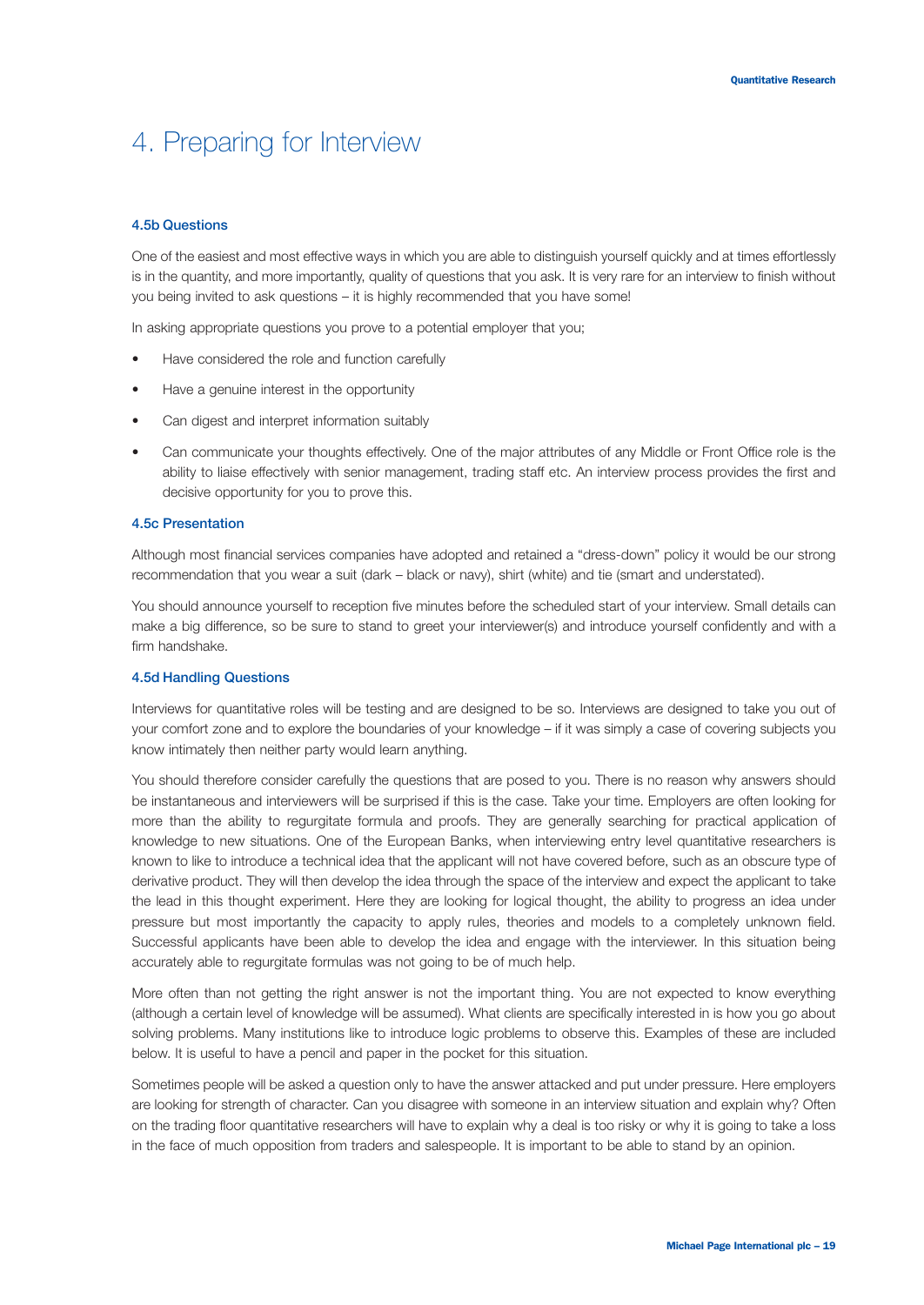#### **4.5e Tests**

Most interview processes will involve some form of testing. What you are tested on very much depends on the specific requirements of the job but will usually fall into 3 distinct catagories; namely systems, mathematical finance and logical reasoning.

#### **Systems**

A certain level of systems ability will be assumed of all candidates. In some cases VBA remains the prominent package, but progressively in model risk functions and certainly in front office functions C++ is used extensively.

Nearly all PhD graduates and most MSc graduates claim some level of proficiency in C++ but the difference between candidates can be broad and often clients find it better to set a competency test.

Regardless of how well you think you know the language, it is recommended that you revise your knowledge at least a little. You may find the following books and websites useful:

- C++ The Core Language *Gregory Satir and Doug Brown* O'Reilly & Associates (1995)
- Problem Solving with C++ 4th Ed *Addison Wesley WalterSavitch(2002)*
- Big Java Programming and Practices 1st Ed *Cay Horstmann* John Wiley & Sons
- http://msdn.microsoft.com/visualc/
- http://www.linuxselfhelp.com/HOWTO/C++Programming HOWTO.html

#### **Mathematical Finance**

There are probably five keys areas in which clients will expect some understanding:

- General Mathematical Knowledge
- Applied Probability and Statistics
- Stochastic Processes and Martingales
- Financial Mathematics
- Numerical Analysis

These shouldn't be new topics to you but clearly individual candidates differ in their abilities. Some sample questions of the type that you may expect are listed below: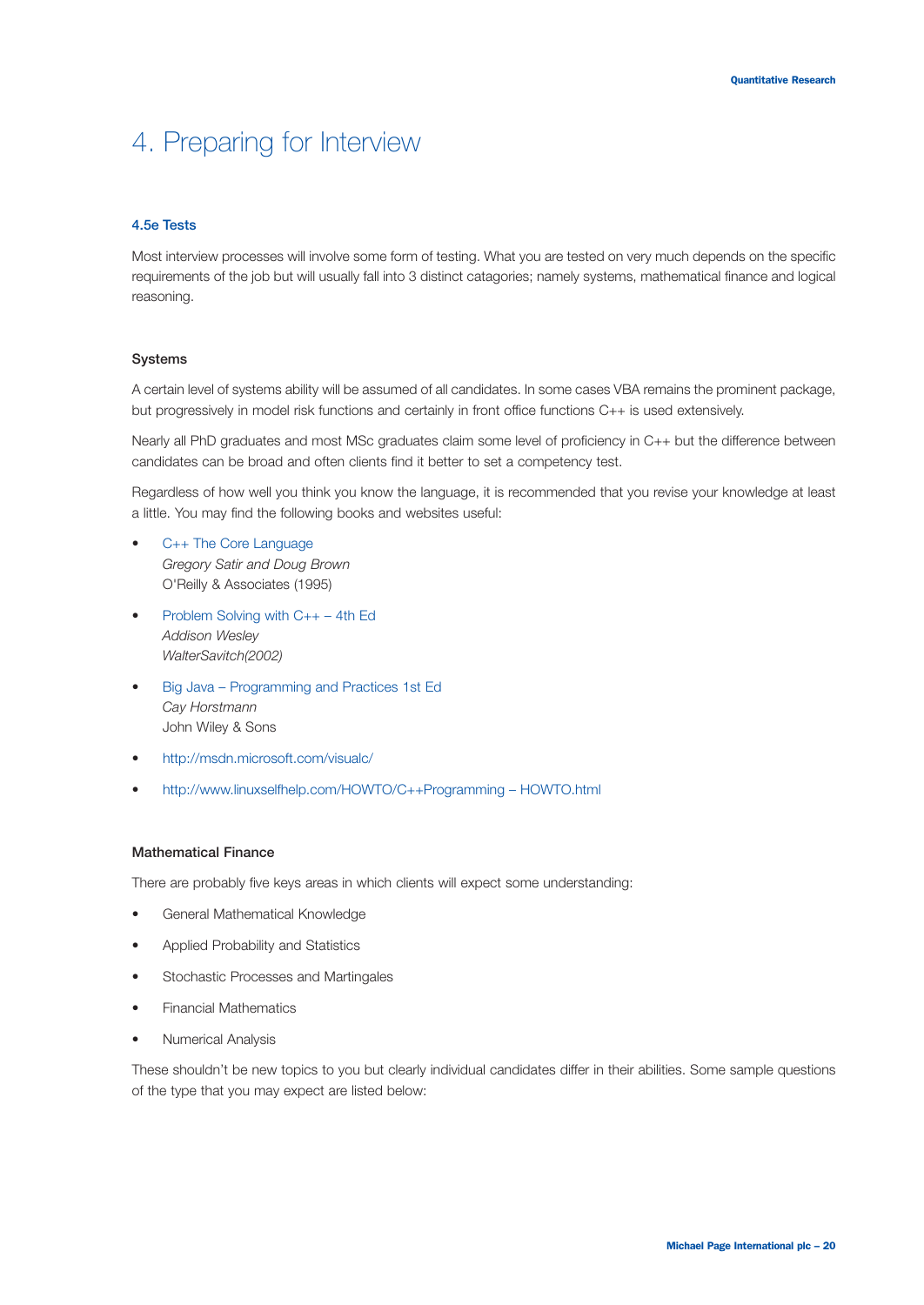#### **Sample Questions**

- 1. Briefly explain what you understand about the volatility smile and/or skew.
- 2. Why would you expect government bonds to have a lower yield to maturity than corporate bonds.
- 3. Briefly explain what you understand by the following terms as description of options
	- (i) Asian (ii) Convertible (iii) Barrier (iv) Bermudan (v) Basket
- 4. Prove that the sum of the series  $1, 2, ..., N$  is  $\frac{1}{2}N(N + 1)$
- 5. A lighthouse is 1 mile from an infinitely long straight beach. The light beam rotates at 1 revolution per minute. With what speed does the beam move along the beach at a point on the beach three miles from the lighthouse.
- 6. Prove that √7 is irrational
- 7. A child rolls 2 dice, one at a time. What is the probability that he rolls two fives, given at least one of them is a five?
- 8. X is a normally distributed random variable with mean  $\mu$  and variance  $\sigma$ 2. Evaluate  $E(\exp(tX))$ where t is a constant.
- 9. State:

(i) The cental limit theorem (ii) The law of large numbers

- 10. *W* is a standard Brownian Motion. Using Ito's Lemma find  $dX_t$  where X is defined as  $X_t = \exp(W_t)$
- 11. Solve the following SDEs (i)  $dX_t = \mu X_t dt + \sigma X_t dW_t$ (ii)  $dX_t = (\alpha - \beta X_t)d_t + \sigma dW_t$  [hint: consider  $Y_t = \exp(\beta t).X_t$ ] In each case find the mean an variance of *Xt*.
- 12. State, and briefly explain the importance of: (i) Girsanov Theorem (ii) The Martingale Representation theorem
- 13. Consider the one step binomial tree below:



Price a call option with strike *K* using this tree. The risk free interest rate on the money market account is *r* (continuously compounded).

Please state all your assumptions and justify all the major steps in your argument.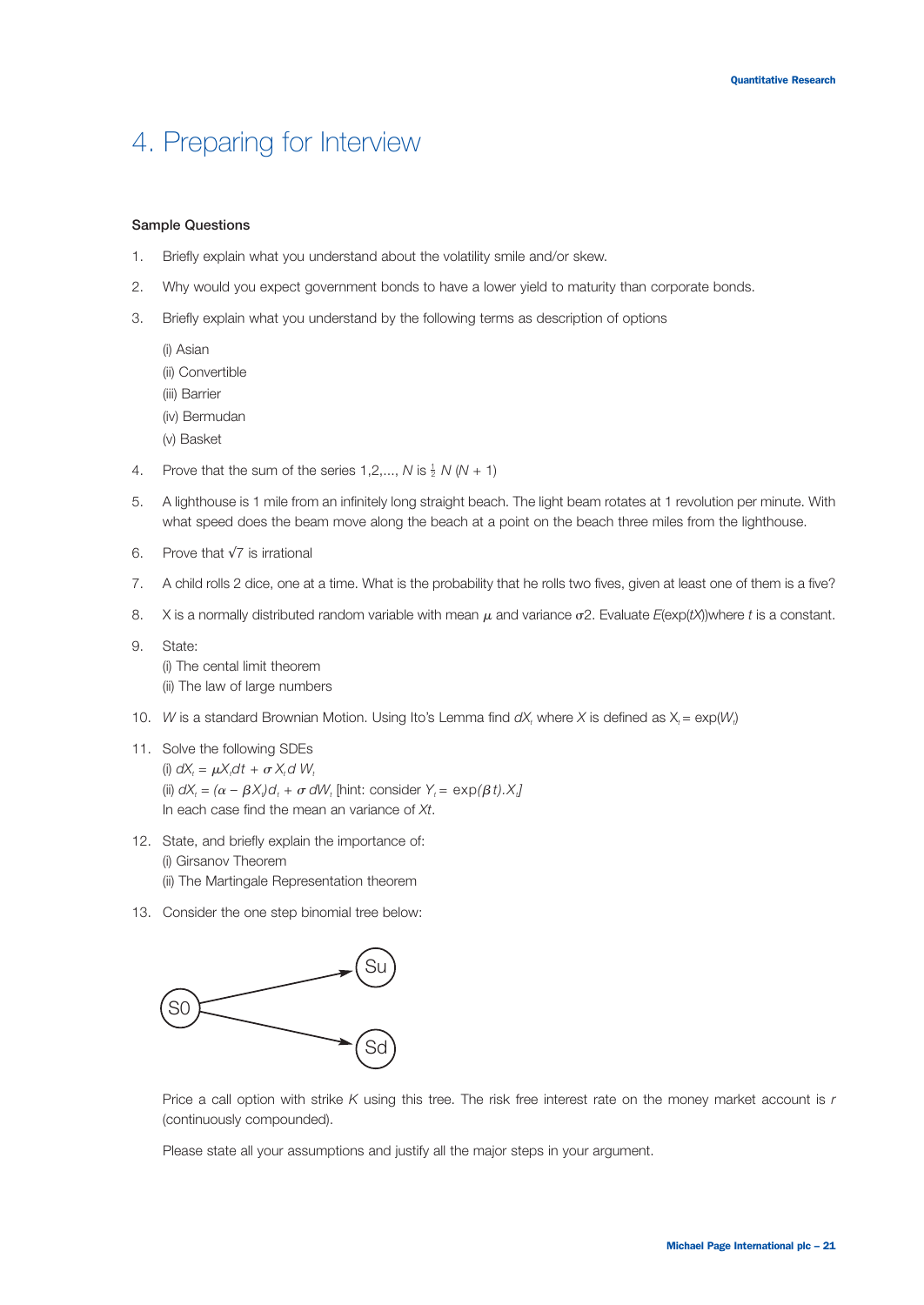- 14. State the Black Scholes formula for the price of an American Call option on a non-dividend paying stock.
- 15. The implied volatility of a 1 year option is 20% and the implied volatility of a 2 year option on the same underlying is trading at 10%. Estimate the implied volatility of a one year option forward starting in 1 year.

What would happen if the one year implied volatility jumped to 25%, but the two year implied volatilty stayed the same?

- 16. You are asked to implement one of two convertible bond models. Both are two factor models, one of them has a stochastic interest rate in addition to a stochastic equity price, and the other has a stochastic credit spread in addition to a stochastic equity price. Which model do you prefer to use and why?
- 17. You are asked to solve the generalised Black Scholes PDE by a finite difference method. Write down the finite difference approximations you would use for each of the partial derivatives, in the case of
	- (i) An explicit method
	- (ii) An implicit method

Briefly describe which method you prefer and why.

- 18. Briefly explain what you understand by the following in relation to Monte Carlo simulation:
	- (i) Antithetic Paths
	- (ii) Control Variates
	- (iii) Moment Matching
	- (iv) Importance Sampling
- 19. Outline the general methodology used in the Gaussian Quadrature.
- 20. Briefly explain what you know about Quasi-Random sequences.

#### **Sample Logic Questions**

Often employers are looking for a combination of mathematical ability and logical, practical thought. Thus many interviewers will ask logic based questions to assess how you go about tackling different scenarios. Some popular examples are the following:

- 1. You are in a rowing boat on a lake. A large heavy rock is also in the boat. You heave the rock overboard. It sinks to the bottom of the lake. What happens to the water level in the lake? Does it rise, fall or stay the same?
- 2. You are playing a game on a large circular table. The game is played by two players, each in turn places a coin onto the table. The winner is the last person who is able to place a coin on the table (i.e. so one side of the coin touches the surface of the table entirely with no overlapping coins).

You are given the choice to play first or second. Which do you choose? Why? What is your strategy to win the game? Do you think this strategy will be successful.

- 3. Estimate the number of lightbulbs in Greater London.
- 4. Two people play a game. In turn, each player says a number between 1 and 10 (inclusive). The accumulative score is recorded. The aim of the game is force your opponent to make the total equal to or above 60. As the player going first, what strategy should you adopt to enable you to guarantee a victory?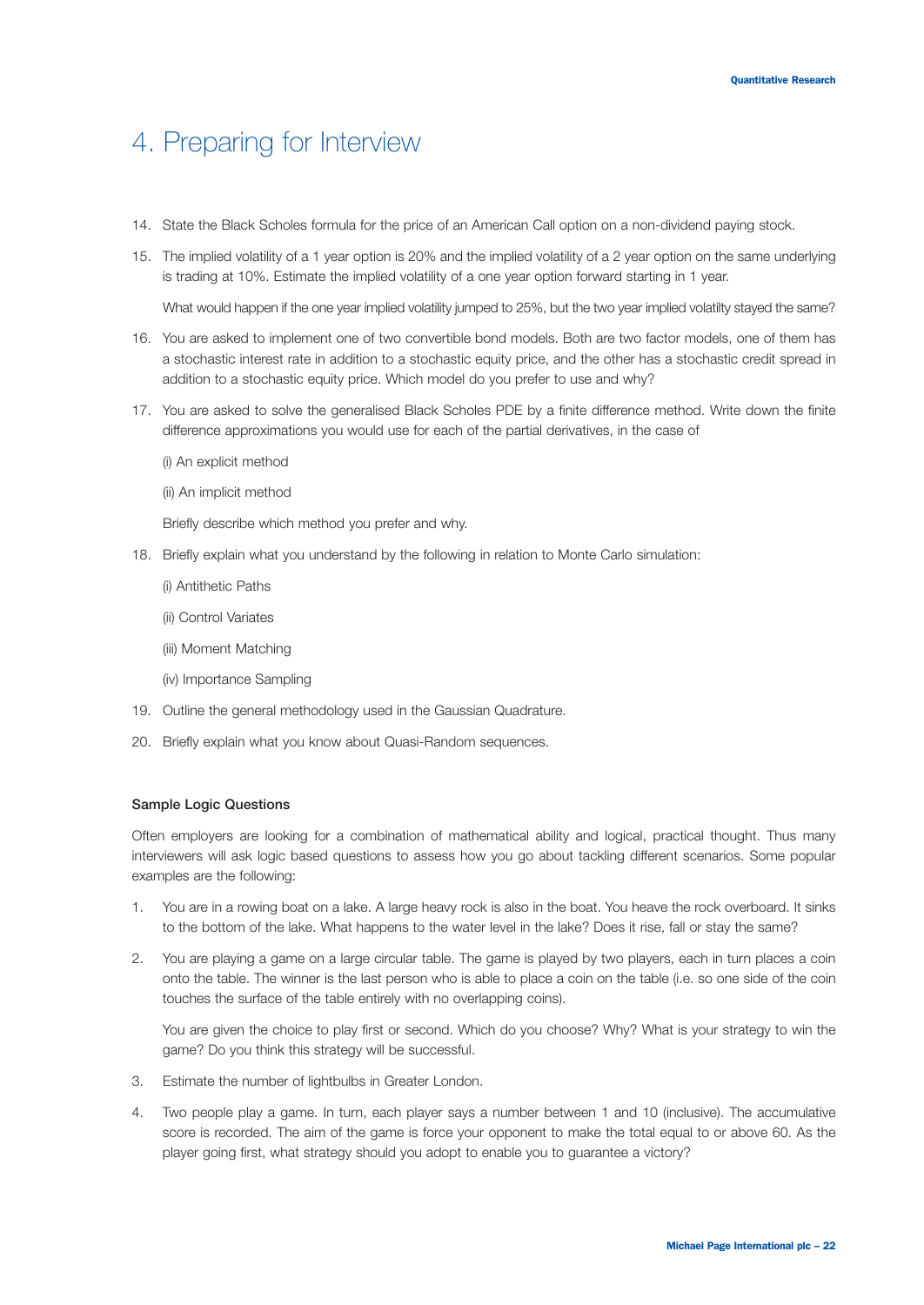- 5. Two trains enter a tunnel 30 miles long travelling at 100 mph at the same time from opposite directions. As soon as they enter the tunnel a fly flying at 180 mph starts from one train and heads toward the other one. As soon as it reaches the other one it turns around and heads back toward the first, going back and forth between the trains until the trains pass in the middle of the tunnel. How far did the fly travel?
- 6. You are provided 2 unequal lengths of rope and told that both take exactly 1 hour to burn from end to end, although they don't necessarily do so in a uniform fashion. How would you go about measuring an exact 15 minute period?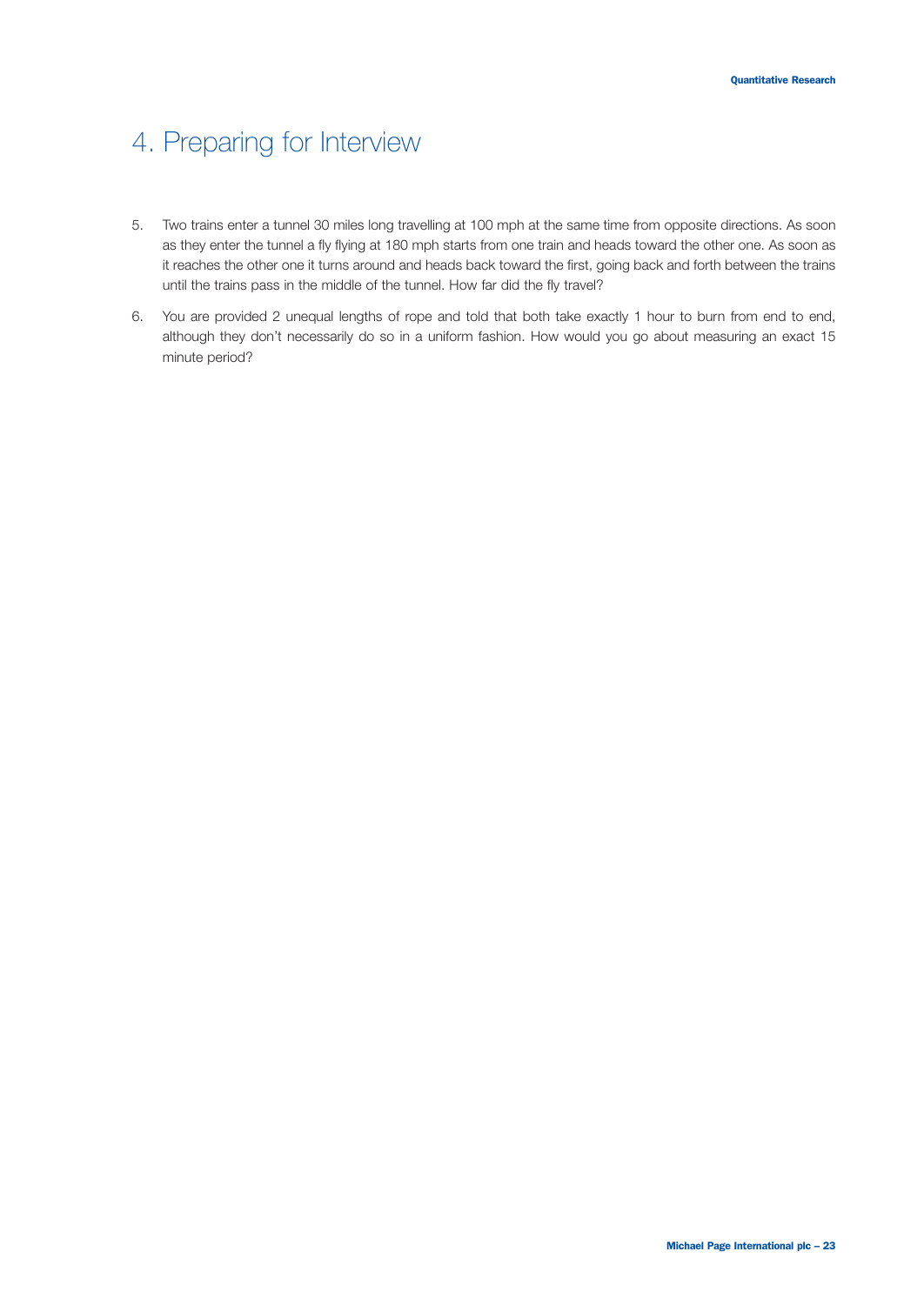### 5. Conclusion

The Banking industry is an ever evolving, exciting environment within which to work. As Companies strive to grow market share and customer base new products and ideas are continually being tested and developed. Quantitative research lies close to the very heart of the industry, constructing, implementating, researching and testing the models and infrastructure which control and facilitate the business of banking. This is why it offers a stimulating career full of possibilities. It shares the best of the academic and business world – a truly intellectual role with a practical, business application.

In this guide we set out to apply some structure to the Banking industry and in particular quantitative research groups within it. We then attempted to define the variety of responsibilities such groups perform, how best to approach applying for such a career and how best to groom oneself for interview. However, there is no exact science or formula to gaining a job. Often a large amount of luck is involved. Interview processes can be completely fair and logical or entirely arbitrary. Equally the recruitment environment is as volatile as the traded markets as perceptions oscillate between the bullish and the bearish.

The very best we can hope to achieve from this guide is to allow you, the applicant, to gain a greater clarity of the quantitative world and as a result of following the advice herein to manipulate the odds in your favour in any interview situation.

### Matthew Jones

(Quantitative Research) T: 020 7269 2409 E: matthewjones@michaelpage.com

#### Tom Mardon

(Risk Management and Quantitative Research) T: 020 7269 1851 E: tommardon@michaelpage.com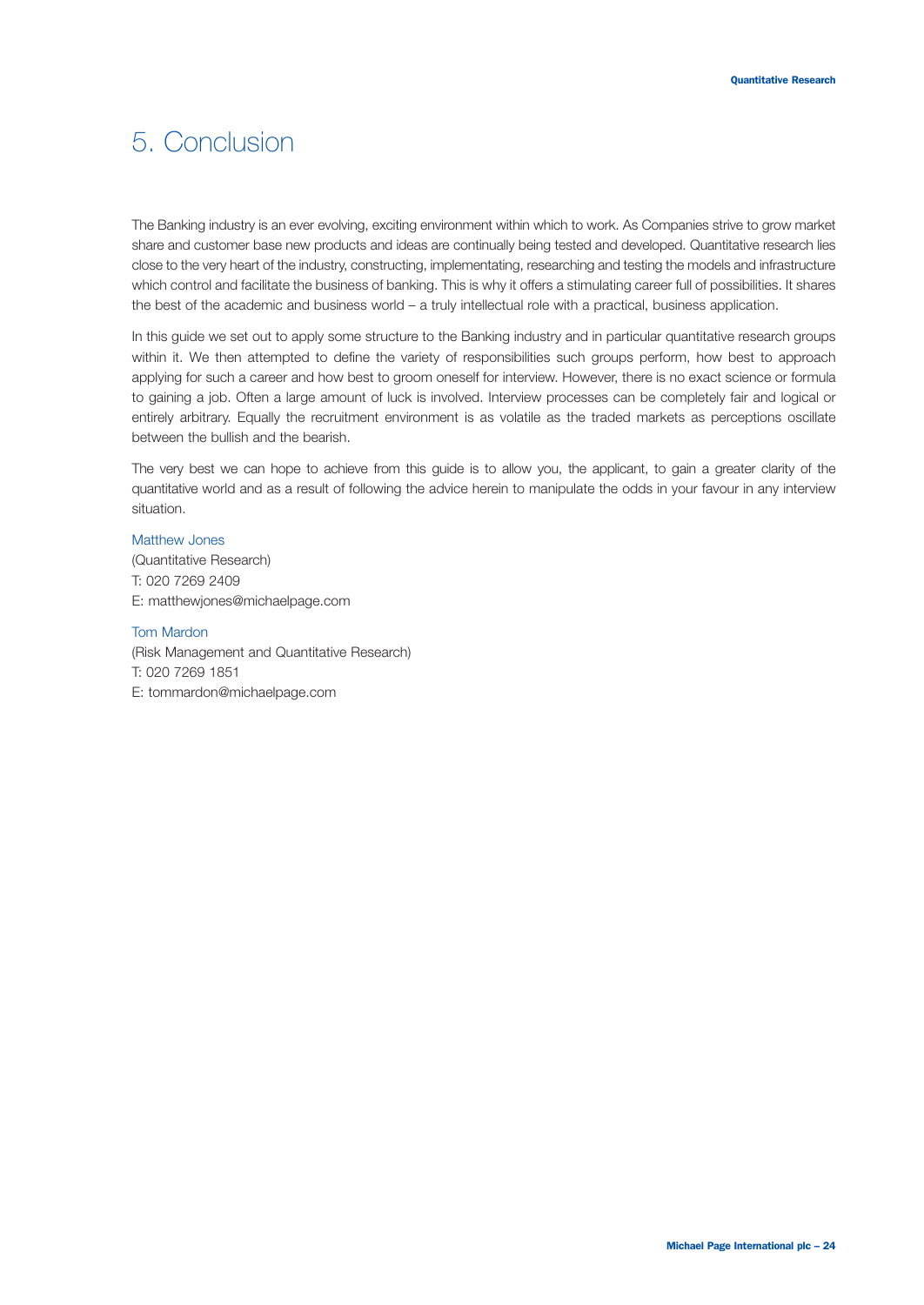#### **1. Sample CV's**

Below are enclosed fictional examples of how to lay out a CV to best present the relevant skills and background to potential employers. In the quantitative world CV's should be constructed to focus on specific areas that perhaps other banking roles would not require. Employers want to see examples of modelling skills, research papers that have been published, extra background reading in relevant areas and programming skills that have been fully mastered.

#### **Curriculum Vitae 1**

| Name:          | Insert Name              |  |  |  |
|----------------|--------------------------|--|--|--|
| Date of Birth: | 3rd September 1977       |  |  |  |
| Status:        | Single                   |  |  |  |
| Nationality:   | <b>British</b>           |  |  |  |
| Residence:     | Oxford                   |  |  |  |
| Relocate:      | Yes, London and New York |  |  |  |

### **Education: 1999-2003 British University** PhD Theoretical Physics Thesis; Enter Title

**1995-1999 British University** MSc Physics – 1st Project; Designed and built a laser system (for example).

**1988-1995 Grammar School** 4 A Levels Physics A Mathematics A Further Mathematics A Greek A

**Current Employer:** Post-Graduate – British University

**Computer Skills:** C/C++ (4yrs experience), Visual Basic (6 yrs experience), Fortran, Mathematica, Microsoft Applix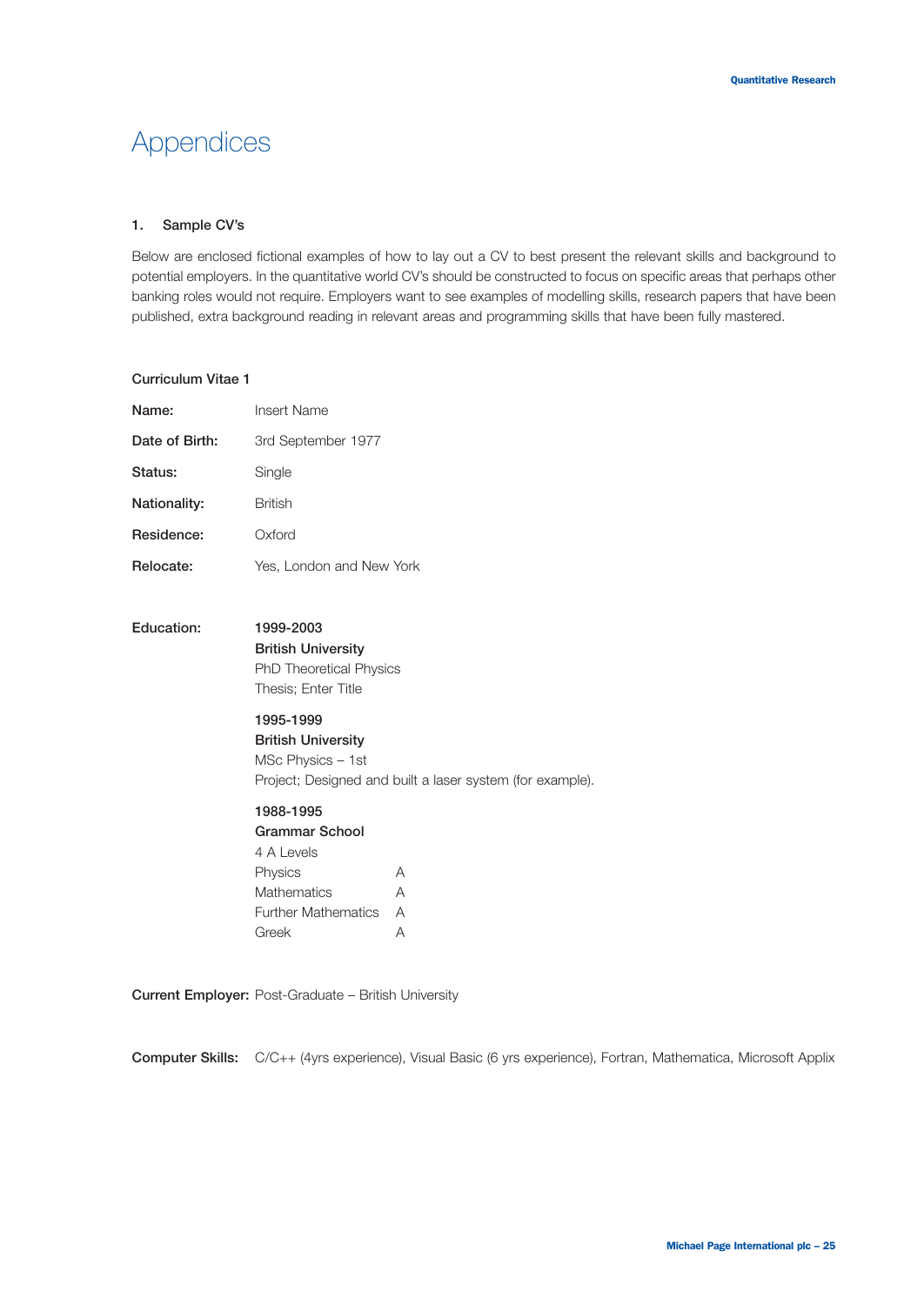#### **Work Experience:**

#### **June-August 2000**

Funded by the Royal Society of Physicists to write a paper.

#### **June – August 1999**

Funded by the Wellcome Trust to create an improved electronic detection system for ion traps.

#### **Recent Publications**

- **•** Title of publication I, authors, journal published in and date published
- Title of publication II, authors, journal published in and date published
- Title of publication III, authors, journal published in and date published

#### **Relevant Experience & Skillsets**

- Programming experience in C++ (object orientated) and Visual Basic (for applications and interface design)
- Familiarity with MAC/NT/Linux Operating Systems
- Basic understanding of OTC Derivatives: Pricing methodologies, Black-Scholes, Trade Operations (FO/MO/BO functions)

#### **Reading**

- Options, Futures & Other Derivatives J.Hull
- Financial Calculus; An Introduction To Derivative Pricing M. Baxter & A.Rennie
- Arbitrage Theory In Continuous Time T.Bjork

#### **Commentary**

This is a strong CV for a position within a model validation group and possibly even for a front office position. The candidate has a high level of academic achievement and has clearly been respected in their field with a number of publications and research sponsored by the Royal Society. If their summers had not been spent on research projects We would expect to see either internship experience or some other relevant from of work experience. Their academic ability is complimented by practical programming skills and they show their interest in the financial world by the kind of background reading they have done. It is worth noting that reading should only be included if one can answer specific questions on it such as 'can you derive Black Scholes from first principles' or 'what are Baxter' & Rennie's views on term structure modelling.' Some front office groups would be interested in this profile. However others would want either a further degree in Financial Mathematics (probably a Masters) or relevant banking internship experience on a trading desk.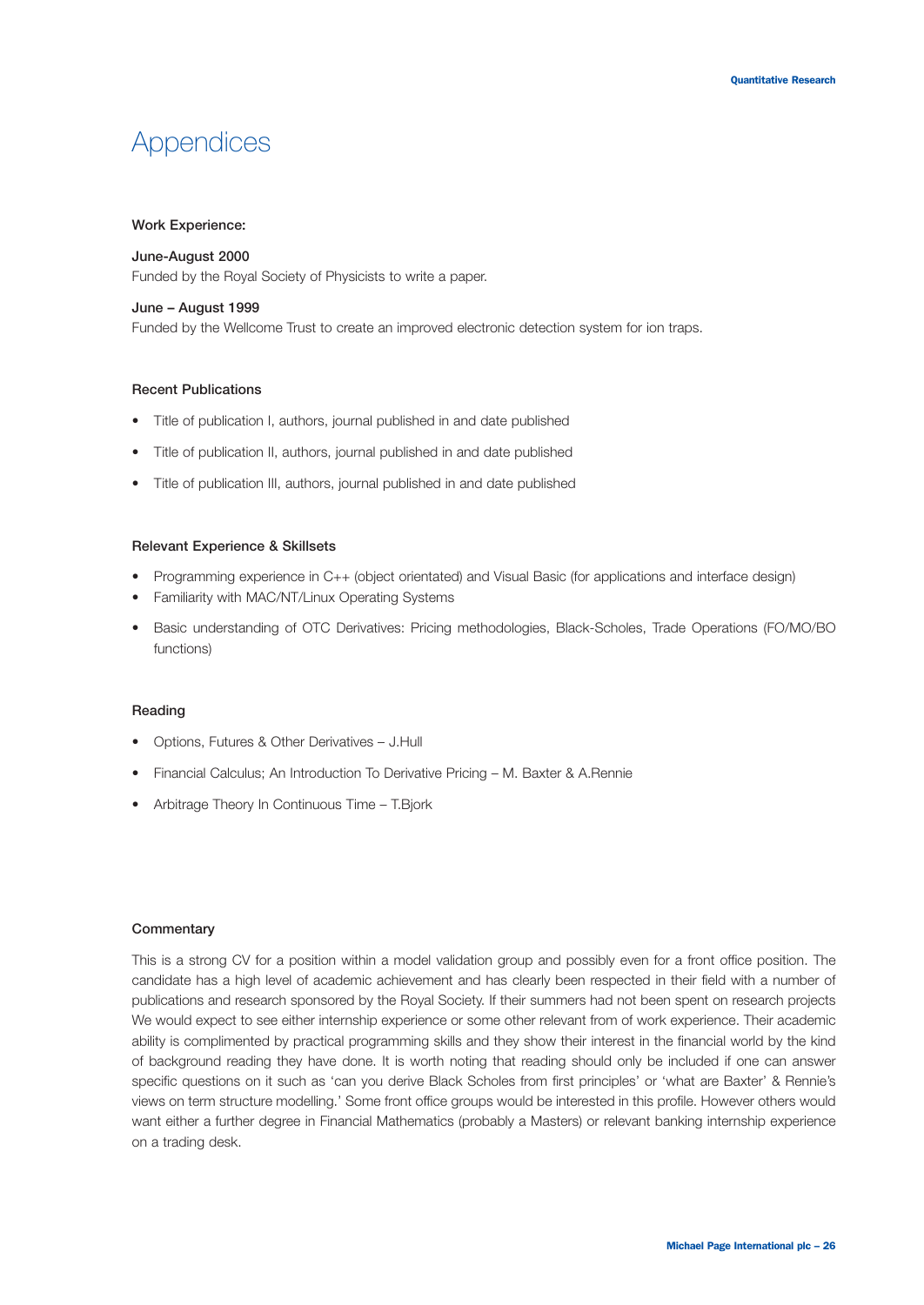#### **Curriculum Vitae 2**

| Name:          | <b>Insert Name</b>                                                                                                                                                                 |  |  |
|----------------|------------------------------------------------------------------------------------------------------------------------------------------------------------------------------------|--|--|
| Date of Birth: | 3rd September 1977                                                                                                                                                                 |  |  |
| Status:        | Single                                                                                                                                                                             |  |  |
| Nationality:   | French                                                                                                                                                                             |  |  |
| Residence:     | Paris                                                                                                                                                                              |  |  |
| Relocate:      | Yes, London, Amsterdam                                                                                                                                                             |  |  |
| Education:     | 2001-2002<br><b>French University</b><br>DEA Probabilities & Finance – with Honours<br>Thesis; Study of markov functional models (for example).<br>Internship French Bank          |  |  |
|                | 1998-2001<br><b>French Engineering School</b><br>MSc Mathematical & Mechanical<br>Modelling<br>License & Maitrise in Applied<br>Mathematics<br>Internship French Bank<br>1995-1998 |  |  |
|                | Classes Preparatoires aux Grandes Ecoles<br>Major in Mathematics & Physics                                                                                                         |  |  |

**Computer Skills:** Windows NT, Unix, C#, C, C++, Fortran, VBA, Matlab, LaTex, Excel,

#### **Work Experience**

#### **April-September 2002 French Bank**

Fixed Income Research Team

Main area of research focussed on the study of Markov Functional Models. Other responsibilities included;

- Implementation of Libor and Swap Models,
- Application to Flexible Caps/Floors and Bermudan Swaptions,
- Forward Volatility Analysis
- Financial Modelling Stochastic Calculus
- Numerical Methods (Tree and Finite Differences)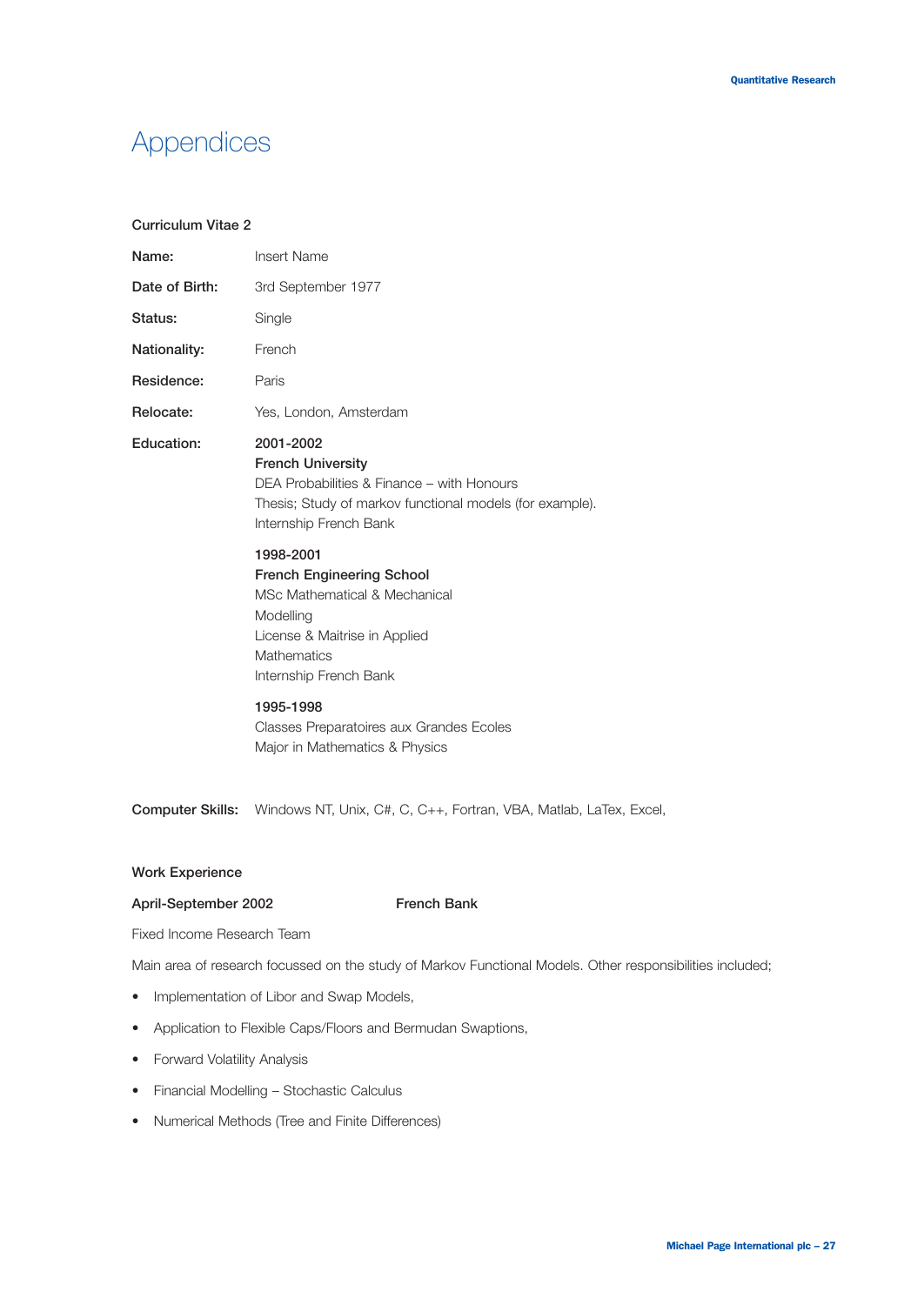#### February-August 2001 **French Bank**

Fixed Income Research & Strategy Team

Study of Heston's Stochastic Volatility Model

- Analysis of resulting PDE,
- Implementation of a PDE solver using C++
- Analysis of algebra template libraries. PDE Analysis 2D Finite Difference Method
- Mesh Analysis C++

#### **June-October 2000 International Energy Firm**

Research & Development Team

Study of Numerical Error Propagation in a CFD code

#### **Commentary**

This CV would be more orientated towards an entry level position within the front office. The candidate has geared their education towards applied and financial mathematics. As part of this they have gained two internships based on trading desks learning the kind of models they use and the necessary practical tools that need to be developed and coded. They clearly have good programming skills to support their mathematical ability and have implemented models in code not just in banks but also within industry.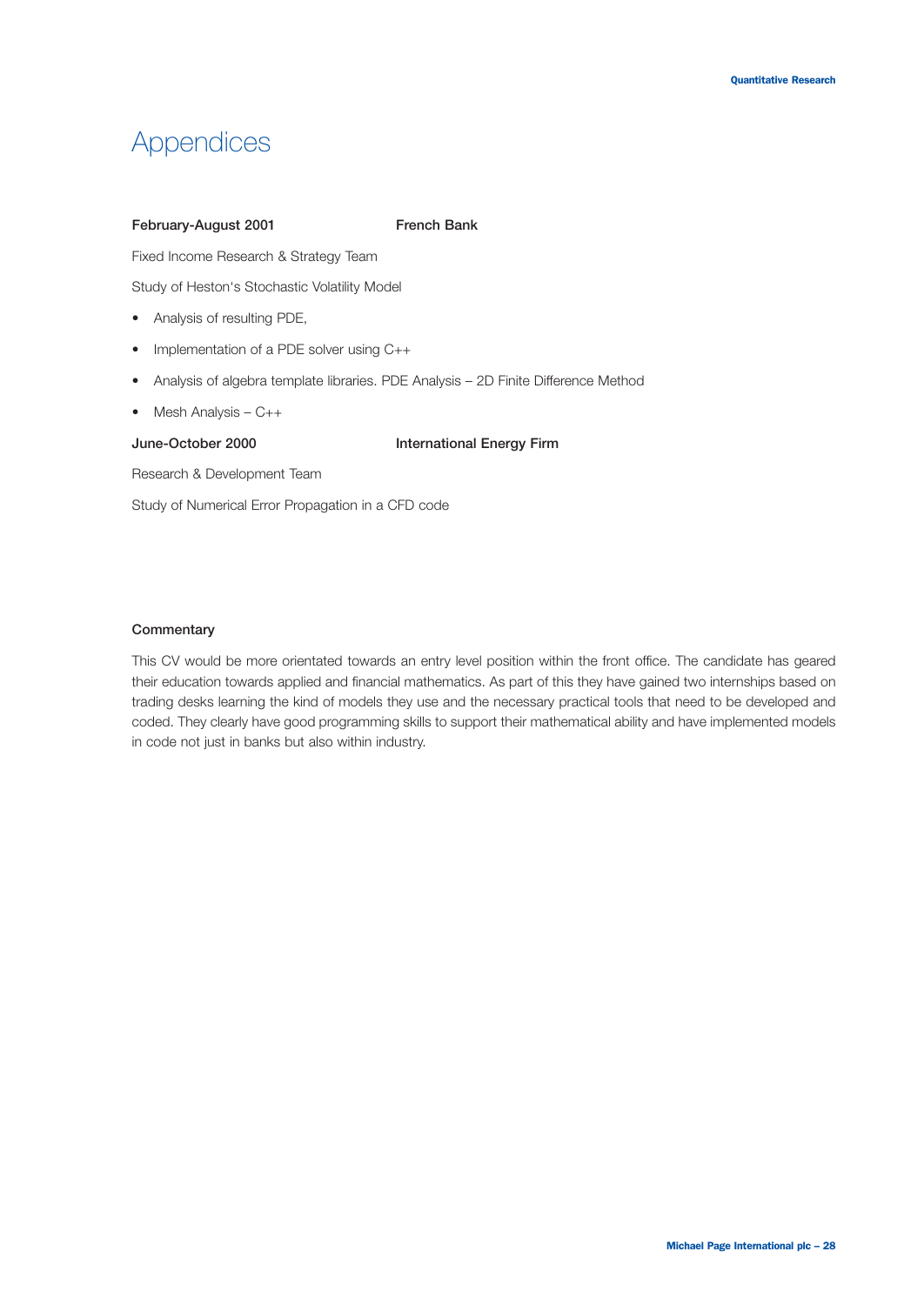### **Salary Survey**

The following table outlines the average salaries and bonuses paid at all levels of seniority within quantitative research. There will of course be exceptions and at the senior level it is worth remembering that compensation is heavily linked to performance. These are only guidelines.

|                    | <b>Front Office Research</b> |           | Middle Office Research |           |
|--------------------|------------------------------|-----------|------------------------|-----------|
| Level Of Seniority | Basic Salary (£ 000)         | Bonus %   | Basic Salary (£ 000)   | Bonus %   |
| Entry Level        | $35 - 60$                    | $30 - 50$ | $30 - 40$              | $20 - 30$ |
| 2 yrs Experience   | 45-75                        | 50-100    | $35 - 50$              | $30 - 40$ |
| 3-5 yrs Experience | 60-100                       | 75-150    | $50 - 80$              | 40-80     |
| $5 yrs +$          | $100+$                       | 100-1000  | $80+$                  | 60-100    |